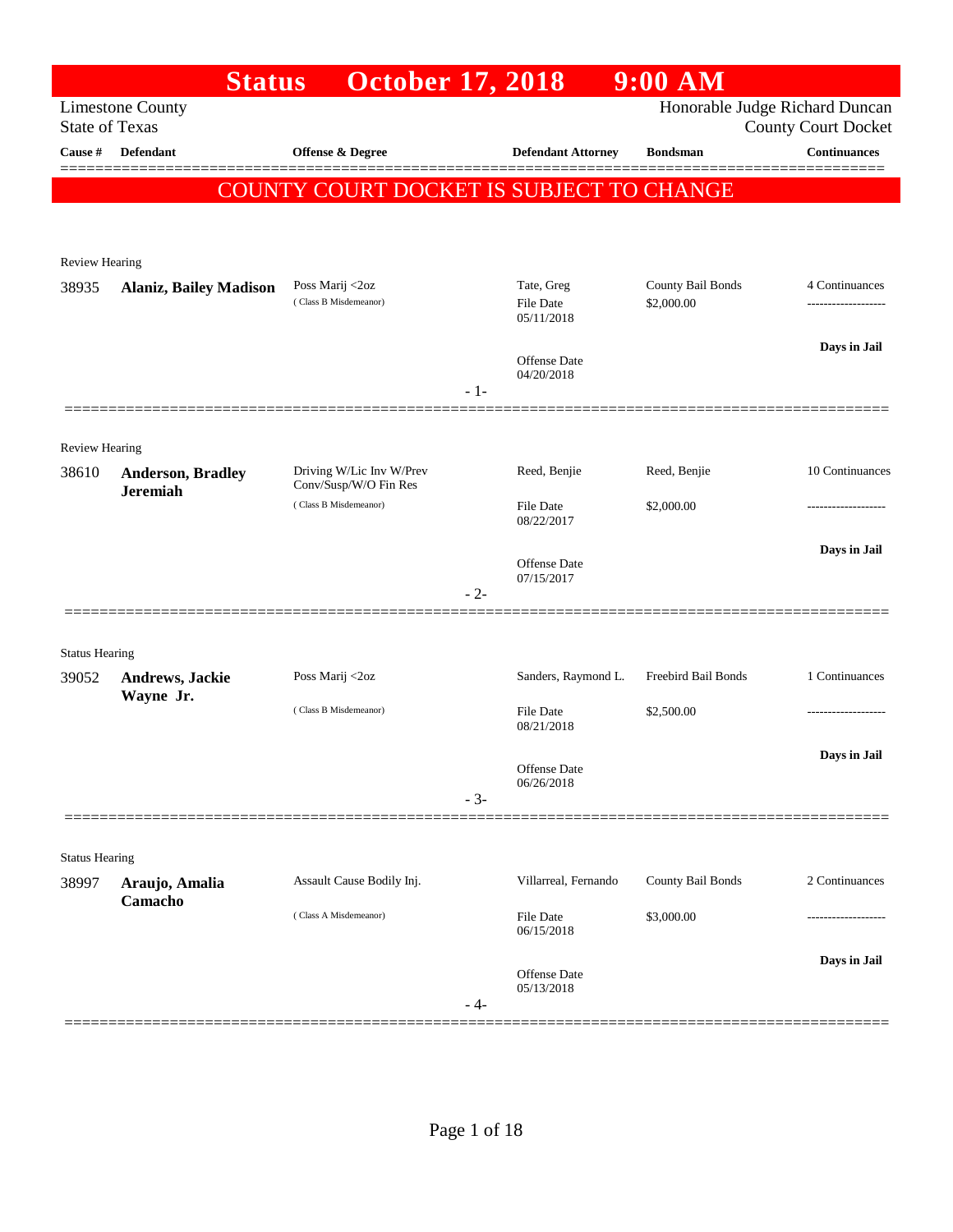|                                | <b>Status</b>                                    | <b>October 17, 2018</b>                                                   |                                   | $9:00$ AM                  |                                                              |
|--------------------------------|--------------------------------------------------|---------------------------------------------------------------------------|-----------------------------------|----------------------------|--------------------------------------------------------------|
|                                | <b>Limestone County</b><br><b>State of Texas</b> |                                                                           |                                   |                            | Honorable Judge Richard Duncan<br><b>County Court Docket</b> |
| Cause #                        | <b>Defendant</b>                                 | <b>Offense &amp; Degree</b>                                               | <b>Defendant Attorney</b>         | <b>Bondsman</b>            | Continuances                                                 |
|                                |                                                  | COUNTY COURT DOCKET IS SUBJECT TO CHANGE                                  |                                   |                            |                                                              |
|                                |                                                  |                                                                           |                                   |                            |                                                              |
| <b>Status Hearing</b>          |                                                  |                                                                           |                                   |                            |                                                              |
| 38998                          | <b>Badders, Cade</b>                             | Boating While Intoxicated                                                 | Reed, Benjie                      | Personal Bond              | 3 Continuances                                               |
|                                | <b>Matthew</b>                                   | (Class B Misdemeanor)                                                     | File Date<br>06/19/2018           | \$2,500.00                 |                                                              |
|                                |                                                  |                                                                           | <b>Offense Date</b><br>05/05/2018 |                            | Days in Jail                                                 |
|                                |                                                  | $-5-$                                                                     |                                   |                            |                                                              |
| Review Hearing                 |                                                  |                                                                           |                                   |                            |                                                              |
| 38267                          | <b>Beldin, Bryan Charles</b>                     | Driving W/Lic Inv W/Prev<br>Conv/Susp/W/O Fin Res                         | Reed, Benjie                      | County Bail Bonds          | 20 Continuances                                              |
|                                |                                                  | (Class B Misdemeanor)                                                     | <b>File Date</b><br>12/02/2016    | \$2,000.00                 |                                                              |
|                                |                                                  |                                                                           | <b>Offense Date</b>               |                            | Days in Jail                                                 |
|                                |                                                  | $-6-$                                                                     | 10/14/2016                        |                            |                                                              |
|                                |                                                  |                                                                           |                                   |                            |                                                              |
| <b>Review Hearing</b>          |                                                  |                                                                           |                                   |                            |                                                              |
| 38813                          | <b>Beldin, Bryan Charles</b>                     | Display Fictitious Motor Vehicle<br>Registration<br>(Class B Misdemeanor) | Reed, Benjie<br>File Date         | Reed, Benjie<br>\$1,500.00 | 6 Continuances                                               |
|                                |                                                  |                                                                           | 01/30/2018                        |                            |                                                              |
|                                |                                                  |                                                                           | Offense Date                      |                            | Days in Jail                                                 |
|                                |                                                  | $-7-$                                                                     | 12/20/2017                        |                            |                                                              |
|                                |                                                  |                                                                           |                                   |                            |                                                              |
| <b>Review Hearing</b><br>38814 | <b>Beldin, Bryan Charles</b>                     | Driving W/Lic Inv W/Prev                                                  | Reed, Benjie                      | Reed, Benjie               | 6 Continuances                                               |
|                                |                                                  | Conv/Susp/W/O Fin Res<br>(Class B Misdemeanor)                            | <b>File Date</b><br>01/30/2018    | \$1,500.00                 |                                                              |
|                                |                                                  | $-8-$                                                                     | Offense Date<br>12/20/2017        |                            | Days in Jail                                                 |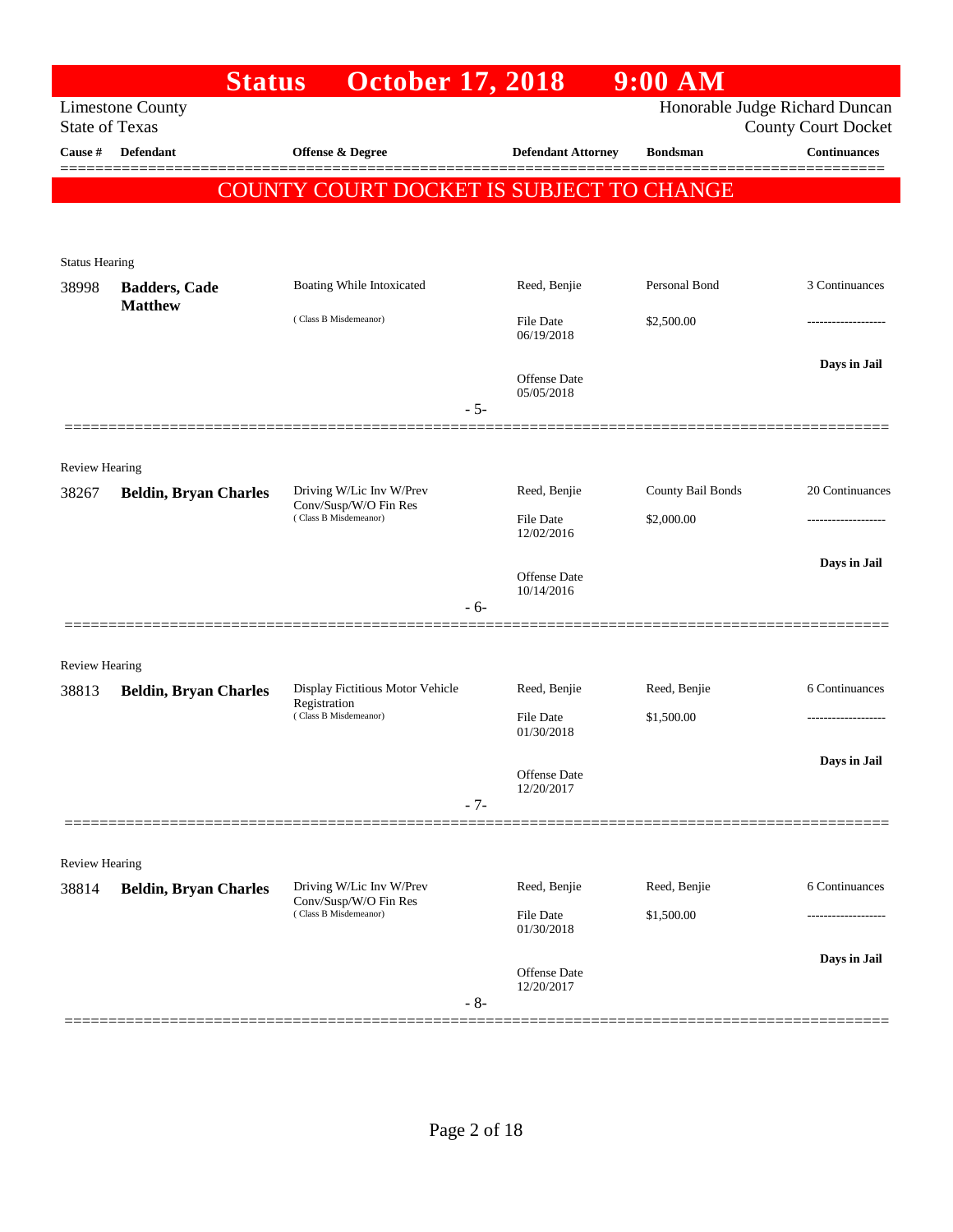|                                | <b>Status</b>           | <b>October 17, 2018</b>                                   |                                | $9:00$ AM         |                                                              |
|--------------------------------|-------------------------|-----------------------------------------------------------|--------------------------------|-------------------|--------------------------------------------------------------|
| <b>State of Texas</b>          | <b>Limestone County</b> |                                                           |                                |                   | Honorable Judge Richard Duncan<br><b>County Court Docket</b> |
| Cause #                        | Defendant               | Offense & Degree                                          | <b>Defendant Attorney</b>      | <b>Bondsman</b>   | Continuances                                                 |
|                                |                         | COUNTY COURT DOCKET IS SUBJECT TO CHANGE                  |                                |                   |                                                              |
|                                |                         |                                                           |                                |                   |                                                              |
|                                |                         |                                                           |                                |                   |                                                              |
| <b>Status Hearing</b><br>38741 | Canizales-Martinez,     | Assault Causes Bodily Injury Family                       | Latray, Michelle J.            | County Bail Bonds | 5 Continuances                                               |
|                                | Samantha Lyn            | Member<br>(Class A Misdemeanor)                           |                                |                   |                                                              |
|                                |                         |                                                           | <b>File Date</b><br>11/30/2017 | \$3,000.00        |                                                              |
|                                |                         |                                                           | Offense Date                   |                   | Days in Jail                                                 |
|                                |                         | $-9-$                                                     | 11/04/2017                     |                   |                                                              |
|                                |                         |                                                           |                                |                   |                                                              |
| <b>Status Hearing</b>          |                         |                                                           |                                |                   |                                                              |
| 38742                          | Canizales-Martinez,     | Assault Causes Bodily Injury Family                       | Latray, Michelle J.            | County Bail Bonds | 5 Continuances                                               |
|                                | Samantha Lyn            | Member<br>(Class A Misdemeanor)                           | <b>File Date</b>               | \$3,000.00        |                                                              |
|                                |                         |                                                           | 11/30/2017                     |                   |                                                              |
|                                |                         |                                                           | Offense Date                   |                   | Days in Jail                                                 |
|                                |                         | $-10-$                                                    | 11/04/2017                     |                   |                                                              |
|                                |                         |                                                           |                                |                   |                                                              |
| <b>Review Hearing</b>          |                         |                                                           |                                |                   |                                                              |
| 38467                          | Carrillo, Emanuel       | Poss Cs Pg 4 <28g Drug Free Zone<br>(Class A Misdemeanor) | Reed, Justin                   | County Bail Bonds | 7 Continuances                                               |
|                                |                         |                                                           | <b>File Date</b><br>05/08/2017 | \$3,000.00        |                                                              |
|                                |                         |                                                           | Offense Date                   |                   | Days in Jail                                                 |
|                                |                         | $-11-$                                                    | 02/27/2017                     |                   |                                                              |
|                                |                         |                                                           |                                |                   |                                                              |
| <b>Status Hearing</b>          |                         |                                                           |                                |                   |                                                              |
| 38992                          | <b>Chambers</b> , Donna | Driving While Intoxicated Bac >=0.15                      | Sutton, Seth A.                | County Bail Bonds | 2 Continuances                                               |
|                                | Marie                   | (Class A Misdemeanor)                                     | <b>File Date</b>               | \$2,000.00        |                                                              |
|                                |                         |                                                           | 06/15/2018                     |                   |                                                              |
|                                |                         |                                                           | Offense Date                   |                   | Days in Jail                                                 |
|                                |                         | $-12-$                                                    | 03/25/2018                     |                   |                                                              |
|                                |                         |                                                           |                                |                   |                                                              |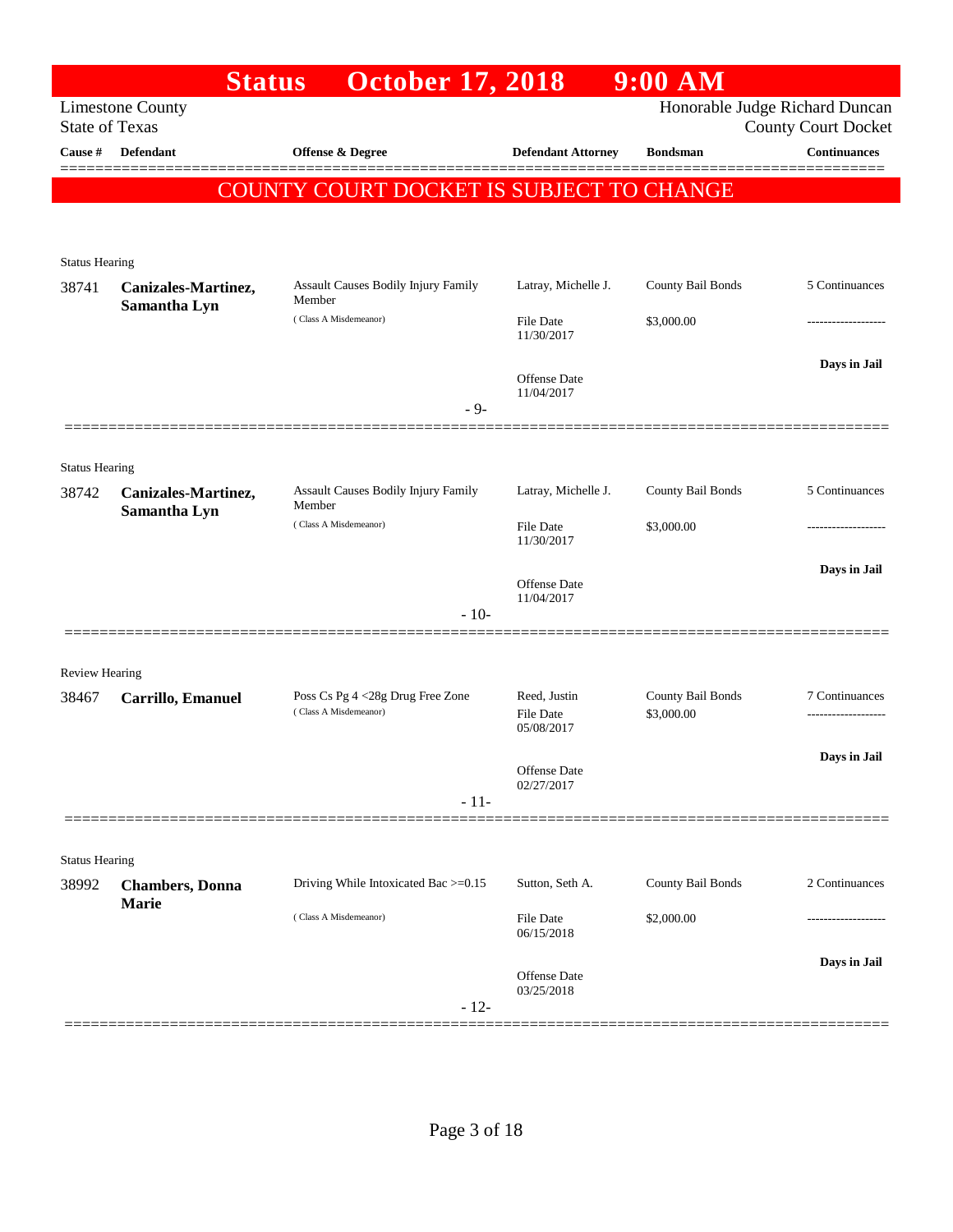|                       | <b>Status</b>               | <b>October 17, 2018</b>                                    |                                  | $9:00$ AM                       |                                                              |
|-----------------------|-----------------------------|------------------------------------------------------------|----------------------------------|---------------------------------|--------------------------------------------------------------|
| <b>State of Texas</b> | <b>Limestone County</b>     |                                                            |                                  |                                 | Honorable Judge Richard Duncan<br><b>County Court Docket</b> |
| Cause #               | <b>Defendant</b>            | Offense & Degree                                           | <b>Defendant Attorney</b>        | <b>Bondsman</b>                 | Continuances                                                 |
|                       |                             | <b>COUNTY COURT DOCKET IS SUBJECT TO CHANGE</b>            |                                  |                                 |                                                              |
|                       |                             |                                                            |                                  |                                 |                                                              |
| <b>Status Hearing</b> |                             |                                                            |                                  |                                 |                                                              |
| 39028                 | <b>Chambers, Joe Allen</b>  | Criminal Mischief >=\$100<\$750                            | Wilson, Scott                    | County Bail Bonds               | 2 Continuances                                               |
|                       |                             | (Class B Misdemeanor)                                      | <b>File Date</b><br>07/19/2018   | \$1,000.00                      |                                                              |
|                       |                             |                                                            | <b>Offense</b> Date              |                                 | Days in Jail                                                 |
|                       |                             | $-13-$                                                     | 05/15/2018                       |                                 |                                                              |
|                       |                             |                                                            |                                  |                                 |                                                              |
| <b>Status Hearing</b> |                             |                                                            |                                  |                                 |                                                              |
| 39062                 | <b>Chambers, Joe Allen</b>  | <b>Criminal Trespass</b><br>(Class B Misdemeanor)          | Wilson, Scott                    | County Bail Bonds<br>\$2,500.00 | 1 Continuances                                               |
|                       |                             |                                                            | <b>File Date</b><br>08/22/2018   |                                 |                                                              |
|                       |                             |                                                            | <b>Offense</b> Date              |                                 | Days in Jail                                                 |
|                       |                             | $-14-$                                                     | 06/26/2018                       |                                 |                                                              |
|                       |                             |                                                            |                                  |                                 |                                                              |
| <b>Status Hearing</b> |                             |                                                            |                                  |                                 |                                                              |
| 39063                 | <b>Chambers, Joe Allen</b>  | Criminal Mischief >=\$750<\$2,500<br>(Class A Misdemeanor) | Wilson, Scott                    | County Bail Bonds               | 1 Continuances                                               |
|                       |                             |                                                            | <b>File Date</b><br>08/22/2018   | \$5,000.00                      |                                                              |
|                       |                             |                                                            | <b>Offense Date</b>              |                                 | Days in Jail                                                 |
|                       |                             | $-15-$                                                     | 06/26/2018                       |                                 |                                                              |
|                       |                             |                                                            |                                  |                                 |                                                              |
| <b>Status Hearing</b> |                             |                                                            |                                  |                                 |                                                              |
| 39037                 | <b>Clark, Paige Nichole</b> | Poss Marij <2oz<br>(Class B Misdemeanor)                   | Reed, Justin<br><b>File Date</b> | County Bail Bonds<br>\$2,500.00 | 1 Continuances                                               |
|                       |                             |                                                            | 08/03/2018                       |                                 |                                                              |
|                       |                             |                                                            | Offense Date                     |                                 | Days in Jail                                                 |
|                       |                             | $-16-$                                                     | 06/30/2018                       |                                 |                                                              |
|                       |                             |                                                            |                                  |                                 |                                                              |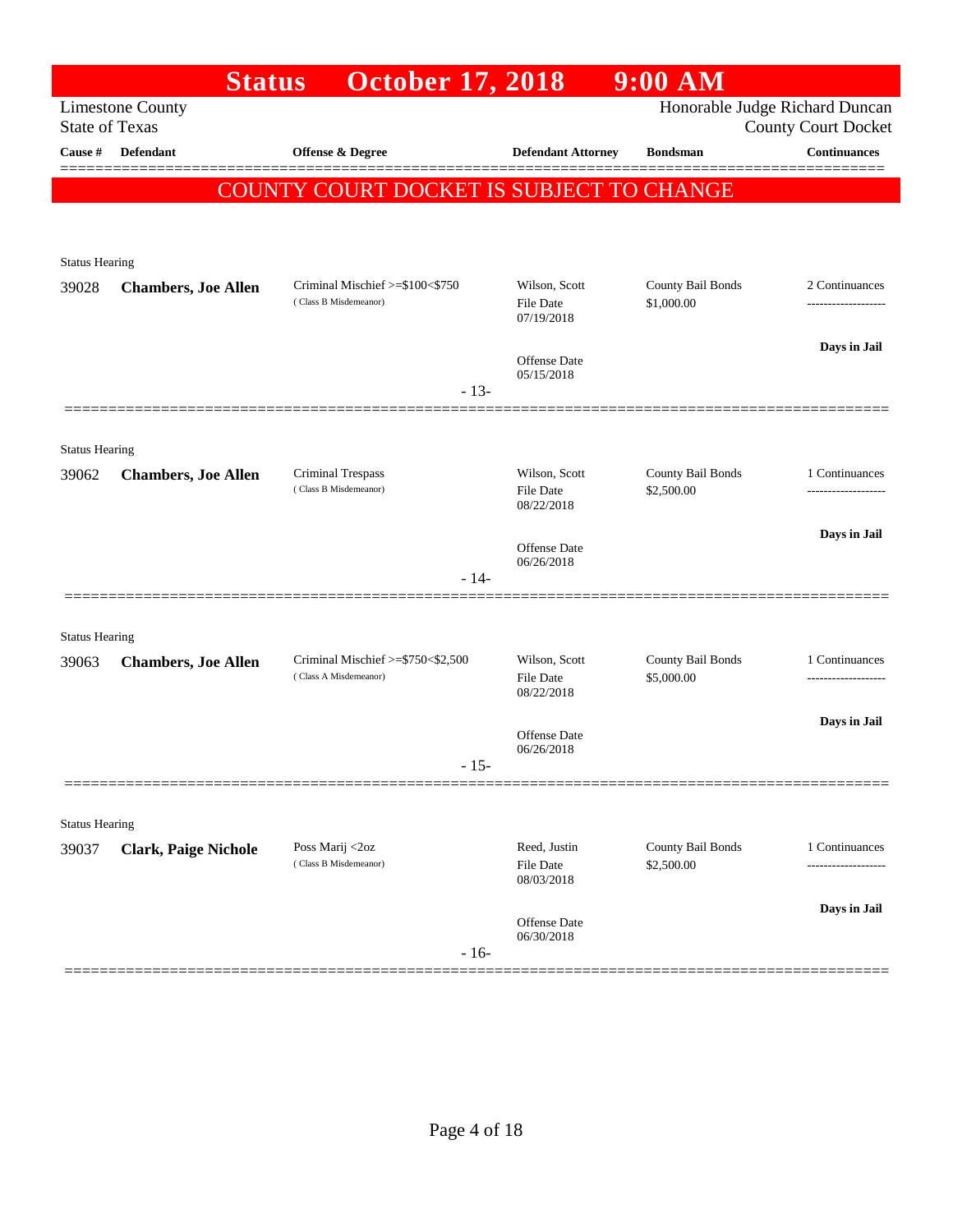|                                | <b>Status</b>                   | <b>October 17, 2018</b>                         |                            | $9:00$ AM           |                                                   |
|--------------------------------|---------------------------------|-------------------------------------------------|----------------------------|---------------------|---------------------------------------------------|
| <b>State of Texas</b>          | <b>Limestone County</b>         |                                                 |                            |                     | Honorable Judge Richard Duncan                    |
| Cause #                        | Defendant                       | Offense & Degree                                | <b>Defendant Attorney</b>  | <b>Bondsman</b>     | <b>County Court Docket</b><br><b>Continuances</b> |
|                                |                                 |                                                 |                            |                     |                                                   |
|                                |                                 | <b>COUNTY COURT DOCKET IS SUBJECT TO CHANGE</b> |                            |                     |                                                   |
|                                |                                 |                                                 |                            |                     |                                                   |
| Plea Hearing                   |                                 |                                                 |                            |                     |                                                   |
| 39013                          | <b>Coleman, Rachel</b><br>Leigh | Driving While Intoxicated Bac >=0.15            | Reed, Benjie               | Personal Bond       | 2 Continuances                                    |
|                                |                                 | (Class A Misdemeanor)                           | File Date<br>07/13/2018    | \$2,000.00          |                                                   |
|                                |                                 |                                                 |                            |                     | Days in Jail                                      |
|                                |                                 |                                                 | Offense Date<br>11/29/2017 |                     |                                                   |
|                                |                                 | $-17-$                                          |                            |                     |                                                   |
|                                |                                 |                                                 |                            |                     |                                                   |
| <b>Status Hearing</b><br>39049 | <b>Collins, Daniel</b>          | False Drug Test Falsification Device            | Moore, David E.            | Freebird Bail Bonds | 1 Continuances                                    |
|                                | Edward                          | (Class B Misdemeanor)                           | File Date                  | \$2,500.00          |                                                   |
|                                |                                 |                                                 | 08/21/2018                 |                     |                                                   |
|                                |                                 |                                                 | Offense Date               |                     | Days in Jail                                      |
|                                |                                 | $-18-$                                          | 06/26/2018                 |                     |                                                   |
|                                |                                 |                                                 |                            |                     |                                                   |
| Plea Hearing                   |                                 |                                                 |                            |                     |                                                   |
| 38952                          | <b>Costello, Chase Phillip</b>  | Harassment                                      | Reed, Benjie               | County Bail Bonds   | 4 Continuances                                    |
|                                |                                 | (Class B Misdemeanor)                           | File Date<br>05/18/2018    | \$1,000.00          |                                                   |
|                                |                                 |                                                 |                            |                     | Days in Jail                                      |
|                                |                                 |                                                 | Offense Date<br>02/21/2018 |                     |                                                   |
|                                |                                 | $-19-$                                          |                            |                     |                                                   |
| <b>Status Hearing</b>          |                                 |                                                 |                            |                     |                                                   |
| 38968                          | Dansby, Willie                  | Assault Cause Bodily Inj.                       | Reed, Benjie               | County Bail Bonds   | 3 Continuances                                    |
|                                | Lawrence, Jr.                   | (Class A Misdemeanor)                           | <b>File Date</b>           | \$3,000.00          |                                                   |
|                                |                                 |                                                 | 05/30/2018                 |                     |                                                   |
|                                |                                 |                                                 | Offense Date               |                     | Days in Jail                                      |
|                                |                                 | $-20-$                                          | 04/13/2018                 |                     |                                                   |
|                                |                                 |                                                 |                            |                     |                                                   |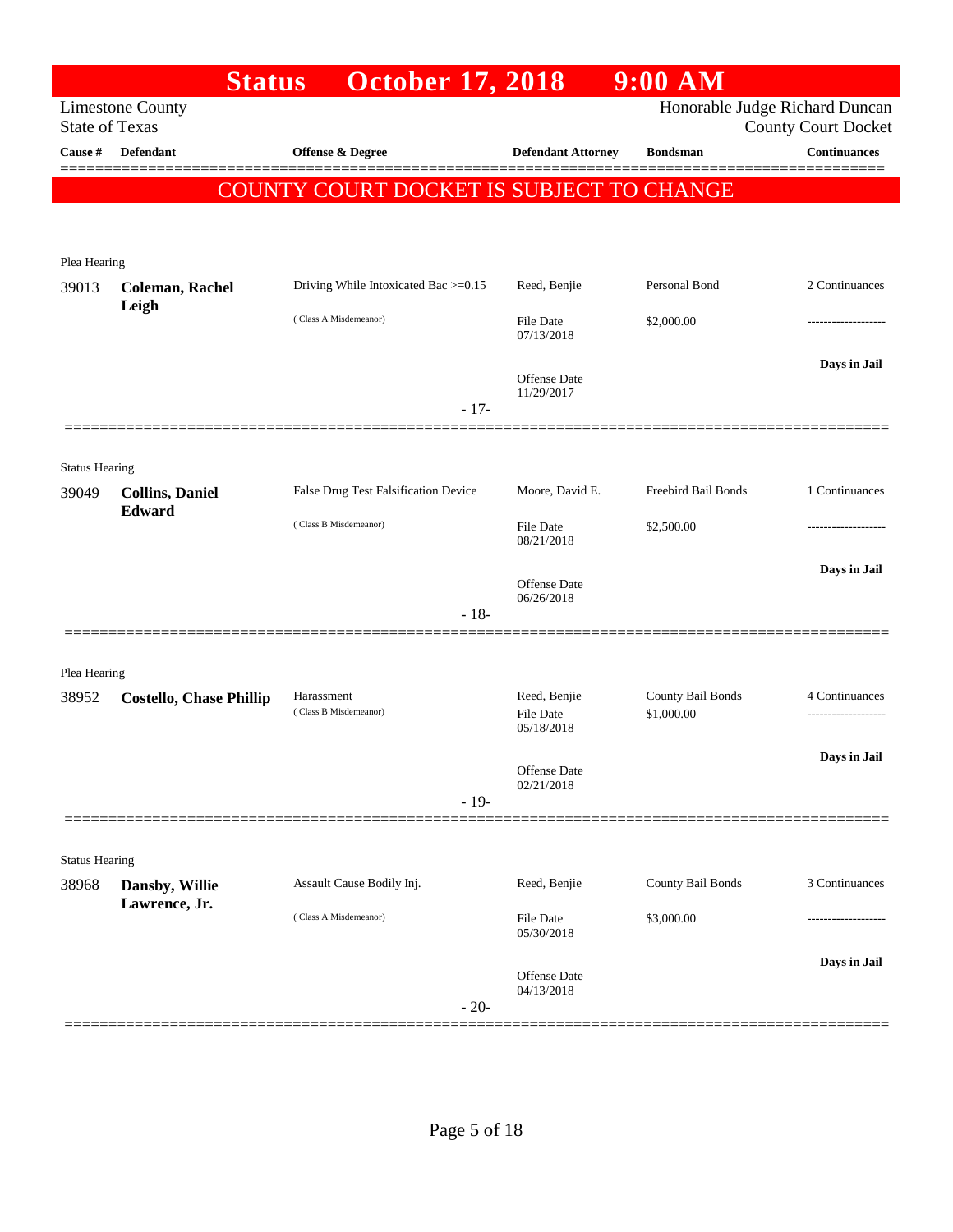|                       | <b>Status</b>                        | <b>October 17, 2018</b>                         |                                | $9:00$ AM         |                                                              |
|-----------------------|--------------------------------------|-------------------------------------------------|--------------------------------|-------------------|--------------------------------------------------------------|
| <b>State of Texas</b> | <b>Limestone County</b>              |                                                 |                                |                   | Honorable Judge Richard Duncan<br><b>County Court Docket</b> |
| Cause #               | Defendant                            | Offense & Degree                                | <b>Defendant Attorney</b>      | <b>Bondsman</b>   | <b>Continuances</b>                                          |
|                       |                                      | <b>COUNTY COURT DOCKET IS SUBJECT TO CHANGE</b> |                                |                   |                                                              |
|                       |                                      |                                                 |                                |                   |                                                              |
| <b>Status Hearing</b> |                                      |                                                 |                                |                   |                                                              |
| 39009                 | Darby, Justin Jared                  | Driving While Intoxicated                       | Reed, Benjie                   | County Bail Bonds | 2 Continuances                                               |
|                       |                                      | (Class B Misdemeanor)                           | File Date<br>07/11/2018        | \$2,500.00        |                                                              |
|                       |                                      |                                                 |                                |                   | Days in Jail                                                 |
|                       |                                      | $-21-$                                          | Offense Date<br>06/02/2018     |                   |                                                              |
|                       |                                      |                                                 |                                |                   |                                                              |
| <b>Status Hearing</b> |                                      |                                                 |                                |                   |                                                              |
| 39044                 | Dees, Heather Lynn                   | Engage In Organized Criminal Activity           | Reed, Justin                   | County Bail Bonds | 1 Continuances                                               |
|                       |                                      | (Class A Misdemeanor)                           | <b>File Date</b><br>08/14/2018 | \$2,500.00        |                                                              |
|                       |                                      |                                                 | Offense Date                   |                   | Days in Jail                                                 |
|                       |                                      | $-22-$                                          | 01/16/2018                     |                   |                                                              |
|                       |                                      |                                                 |                                |                   |                                                              |
| <b>Status Hearing</b> |                                      |                                                 |                                |                   |                                                              |
| 38920                 | Ferguson, Daryl Glen,                | Assault Causes Bodily Injury Family<br>Member   | Reed, Justin                   | County Bail Bonds | 4 Continuances                                               |
|                       | Jr.                                  | (Class A Misdemeanor)                           | File Date                      | \$3,000.00        |                                                              |
|                       |                                      |                                                 | 04/30/2018                     |                   | Days in Jail                                                 |
|                       |                                      |                                                 | Offense Date<br>03/25/2018     |                   |                                                              |
|                       |                                      | $-23-$                                          |                                |                   |                                                              |
|                       |                                      |                                                 |                                |                   |                                                              |
| Review Hearing        |                                      | <b>Assault Causes Bodily Injury Family</b>      |                                |                   | 15 Continuances                                              |
| 38416                 | <b>Forge, Anthony</b><br>Bernard, II | Member                                          | Reed, Justin                   | Reed, Justin      |                                                              |
|                       |                                      | (Class A Misdemeanor)                           | File Date<br>03/22/2017        | \$3,000.00        |                                                              |
|                       |                                      |                                                 |                                |                   | Days in Jail                                                 |
|                       |                                      |                                                 | Offense Date<br>03/08/2017     |                   |                                                              |
|                       |                                      | $-24-$                                          |                                |                   |                                                              |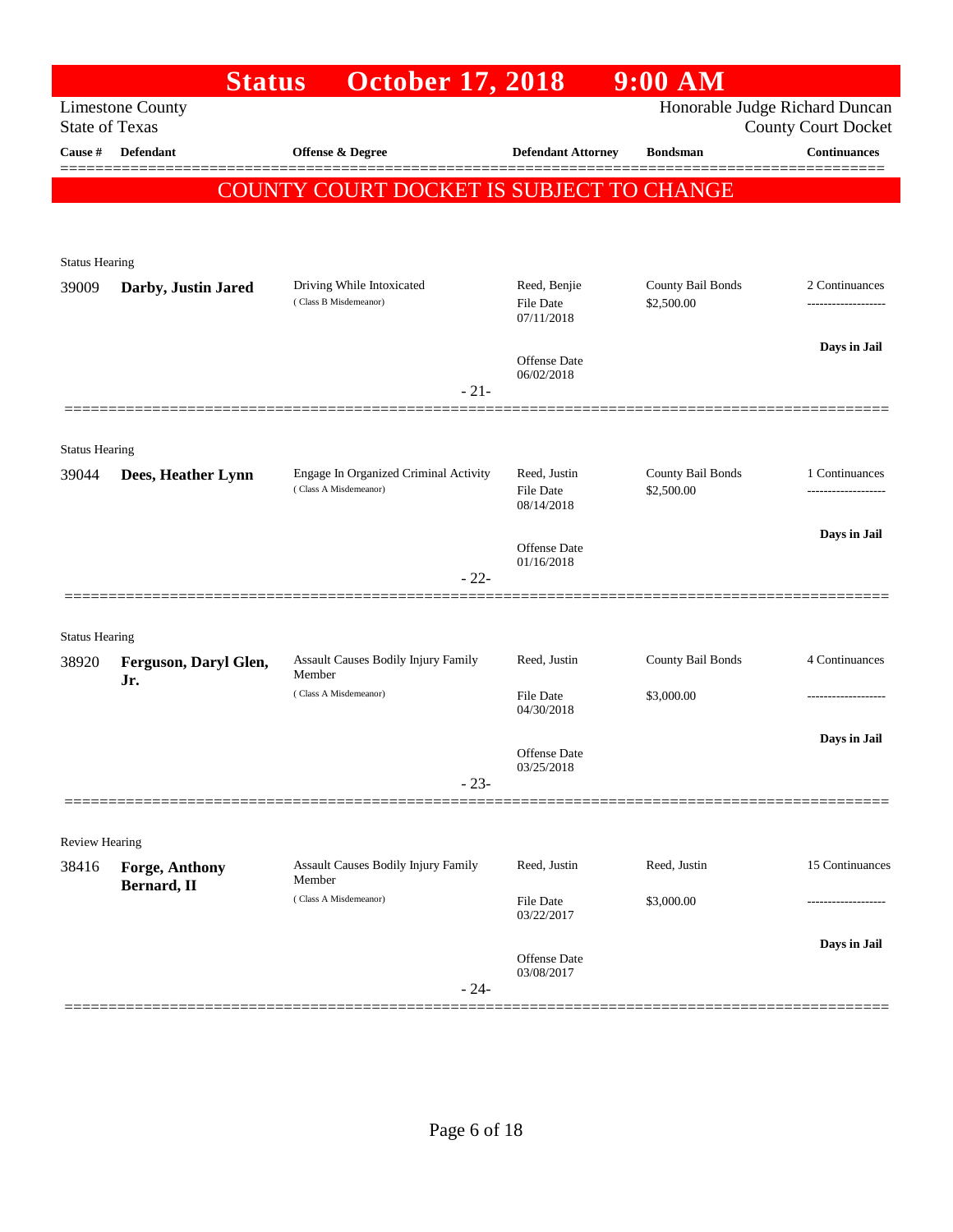|                       | <b>Status</b>           | <b>October 17, 2018</b>                                                      |        |                                                | $9:00$ AM                         |                                                              |
|-----------------------|-------------------------|------------------------------------------------------------------------------|--------|------------------------------------------------|-----------------------------------|--------------------------------------------------------------|
| <b>State of Texas</b> | <b>Limestone County</b> |                                                                              |        |                                                |                                   | Honorable Judge Richard Duncan<br><b>County Court Docket</b> |
| Cause #               | Defendant               | Offense & Degree                                                             |        | <b>Defendant Attorney</b>                      | <b>Bondsman</b>                   | <b>Continuances</b>                                          |
|                       |                         | COUNTY COURT DOCKET IS SUBJECT TO CHANGE                                     |        |                                                |                                   |                                                              |
| Plea Hearing          |                         |                                                                              |        |                                                |                                   |                                                              |
| 38466                 | Freeman, Leslie David   | Poss Cs Pg $3 < 28g$<br>(Class A Misdemeanor)                                |        | Reed, Benjie<br><b>File Date</b><br>05/04/2017 | Freebird Bail Bonds<br>\$7,500.00 | 15 Continuances                                              |
|                       |                         |                                                                              |        | Offense Date<br>11/12/2016                     |                                   | Days in Jail                                                 |
|                       |                         |                                                                              | $-25-$ |                                                |                                   |                                                              |
| Plea Hearing          |                         |                                                                              |        |                                                |                                   |                                                              |
| 38607                 | Freeman, Leslie David   | Fail To Identify Fugitive Intent Give<br>False Info<br>(Class A Misdemeanor) |        | Reed, Benjie<br><b>File Date</b><br>08/21/2017 | Reed, Benjie<br>\$3,000.00        | 11 Continuances                                              |
|                       |                         |                                                                              |        | Offense Date<br>07/19/2017                     |                                   | Days in Jail                                                 |
|                       |                         |                                                                              | $-26-$ |                                                |                                   |                                                              |
| <b>Status Hearing</b> |                         |                                                                              |        |                                                |                                   |                                                              |
| 39021                 | Freeman, Tyvon          | Poss Marij <2oz                                                              |        | Dahlenburg, Michael                            | County Bail Bonds                 | 2 Continuances                                               |
|                       | <b>Ramone</b>           | (Class B Misdemeanor)                                                        |        | <b>File Date</b><br>07/17/2018                 | \$2,000.00                        |                                                              |
|                       |                         |                                                                              |        | Offense Date<br>06/25/2018                     |                                   | Days in Jail                                                 |
|                       |                         |                                                                              | $-27-$ |                                                |                                   |                                                              |
| <b>Status Hearing</b> |                         |                                                                              |        |                                                |                                   |                                                              |
| 38955                 | Garcia, Cesar Cesareo   | Driving W/Lic Inv W/Prev<br>Conv/Susp/W/O Fin Res                            |        | Reed, Justin                                   | County Bail Bonds                 | 4 Continuances                                               |
|                       |                         | (Class B Misdemeanor)                                                        |        | <b>File Date</b><br>05/23/2018                 | \$2,000.00                        | .                                                            |
|                       |                         |                                                                              | $-28-$ | Offense Date<br>04/28/2018                     |                                   | Days in Jail                                                 |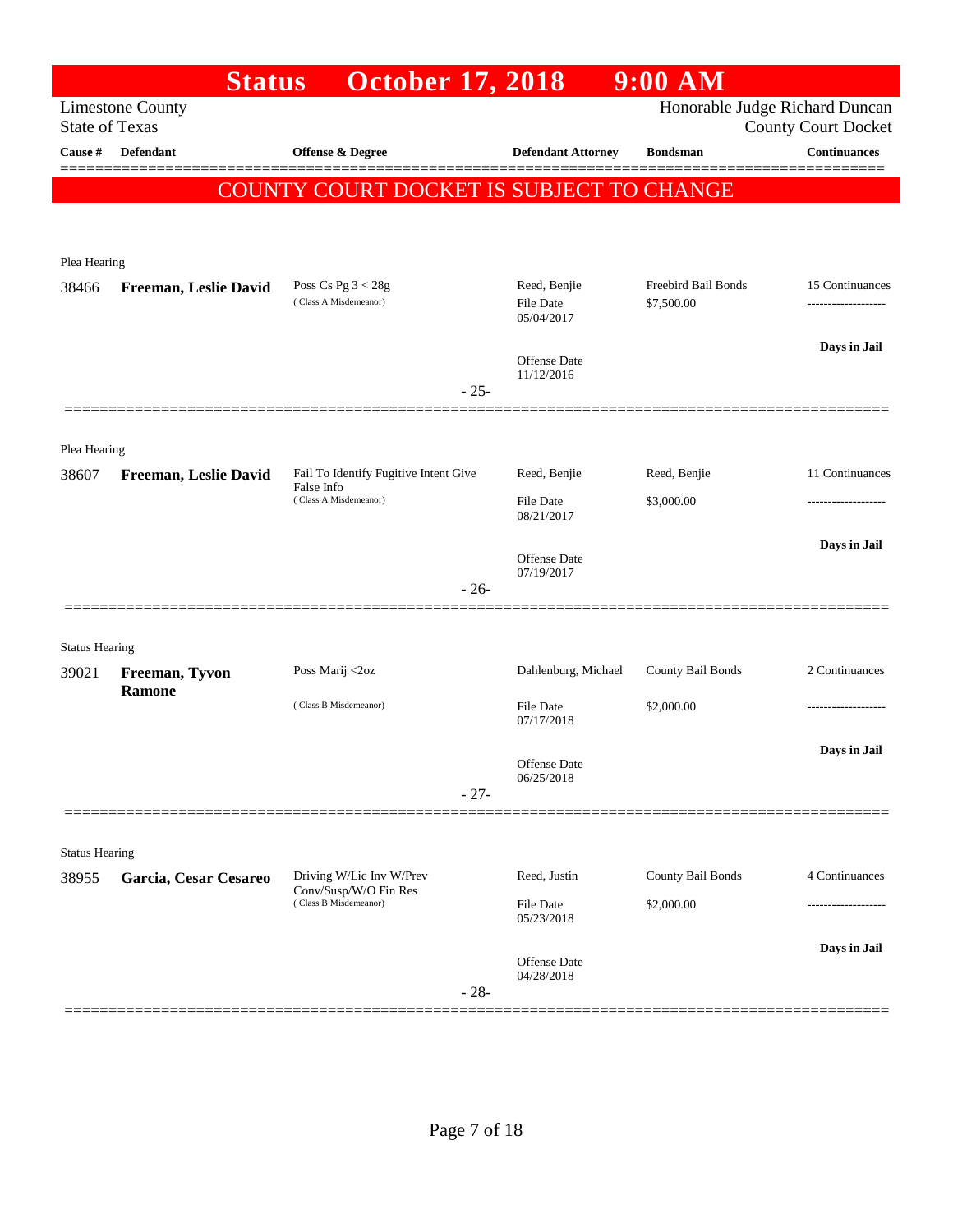|                                | <b>Status</b>               | <b>October 17, 2018</b>                                |        |                                | $9:00$ AM                       |                                                              |
|--------------------------------|-----------------------------|--------------------------------------------------------|--------|--------------------------------|---------------------------------|--------------------------------------------------------------|
| <b>State of Texas</b>          | <b>Limestone County</b>     |                                                        |        |                                |                                 | Honorable Judge Richard Duncan<br><b>County Court Docket</b> |
| Cause #                        | Defendant                   | Offense & Degree                                       |        | <b>Defendant Attorney</b>      | <b>Bondsman</b>                 | <b>Continuances</b>                                          |
|                                |                             | COUNTY COURT DOCKET IS SUBJECT TO CHANGE               |        |                                |                                 |                                                              |
|                                |                             |                                                        |        |                                |                                 |                                                              |
|                                |                             |                                                        |        |                                |                                 |                                                              |
| <b>Status Hearing</b>          |                             |                                                        |        |                                |                                 |                                                              |
| 38956                          | Garcia, Cesar Cesareo       | Poss Marij <2oz<br>(Class B Misdemeanor)               |        | Reed, Justin<br>File Date      | County Bail Bonds<br>\$2,000.00 | 4 Continuances<br>-------------------                        |
|                                |                             |                                                        |        | 05/23/2018                     |                                 |                                                              |
|                                |                             |                                                        |        | <b>Offense Date</b>            |                                 | Days in Jail                                                 |
|                                |                             |                                                        |        | 04/28/2018                     |                                 |                                                              |
|                                |                             |                                                        | $-29-$ |                                |                                 |                                                              |
|                                |                             |                                                        |        |                                |                                 |                                                              |
| <b>Review Hearing</b><br>38281 | Gore, Jason Claude          | Criminal Trespass                                      |        | Spivey, Shirley                | Jason Gore                      | 17 Continuances                                              |
|                                |                             | (Class B Misdemeanor)                                  |        | <b>File Date</b><br>12/19/2016 | \$1,000.00                      |                                                              |
|                                |                             |                                                        |        |                                |                                 | Days in Jail                                                 |
|                                |                             |                                                        |        | Offense Date<br>11/22/2016     |                                 |                                                              |
|                                |                             |                                                        | $-30-$ |                                |                                 |                                                              |
|                                |                             |                                                        |        |                                |                                 |                                                              |
| <b>Status Hearing</b>          |                             |                                                        |        |                                |                                 |                                                              |
| 38934                          | <b>Gray, Travion Diquin</b> | Poss Marij <2oz<br>(Class B Misdemeanor)               |        | File Date                      | County Bail Bonds<br>\$2,000.00 | 3 Continuances                                               |
|                                |                             |                                                        |        | 05/11/2018                     |                                 |                                                              |
|                                |                             |                                                        |        | Offense Date                   |                                 | Days in Jail                                                 |
|                                |                             |                                                        |        | 02/21/2018                     |                                 |                                                              |
|                                |                             |                                                        | $-31-$ |                                |                                 |                                                              |
|                                |                             |                                                        |        |                                |                                 |                                                              |
| <b>Status Hearing</b>          |                             |                                                        |        | Reed, Benjie                   | County Bail Bonds               | 2 Continuances                                               |
| 38970                          | <b>Green, Luke Edward</b>   | Driving While Intoxicated 2nd<br>(Class A Misdemeanor) |        | <b>File Date</b>               | \$3,000.00                      | ---------                                                    |
|                                |                             |                                                        |        | 05/30/2018                     |                                 |                                                              |
|                                |                             |                                                        |        | Offense Date                   |                                 | Days in Jail                                                 |
|                                |                             |                                                        | $-32-$ | 04/15/2018                     |                                 |                                                              |
|                                |                             |                                                        |        |                                |                                 |                                                              |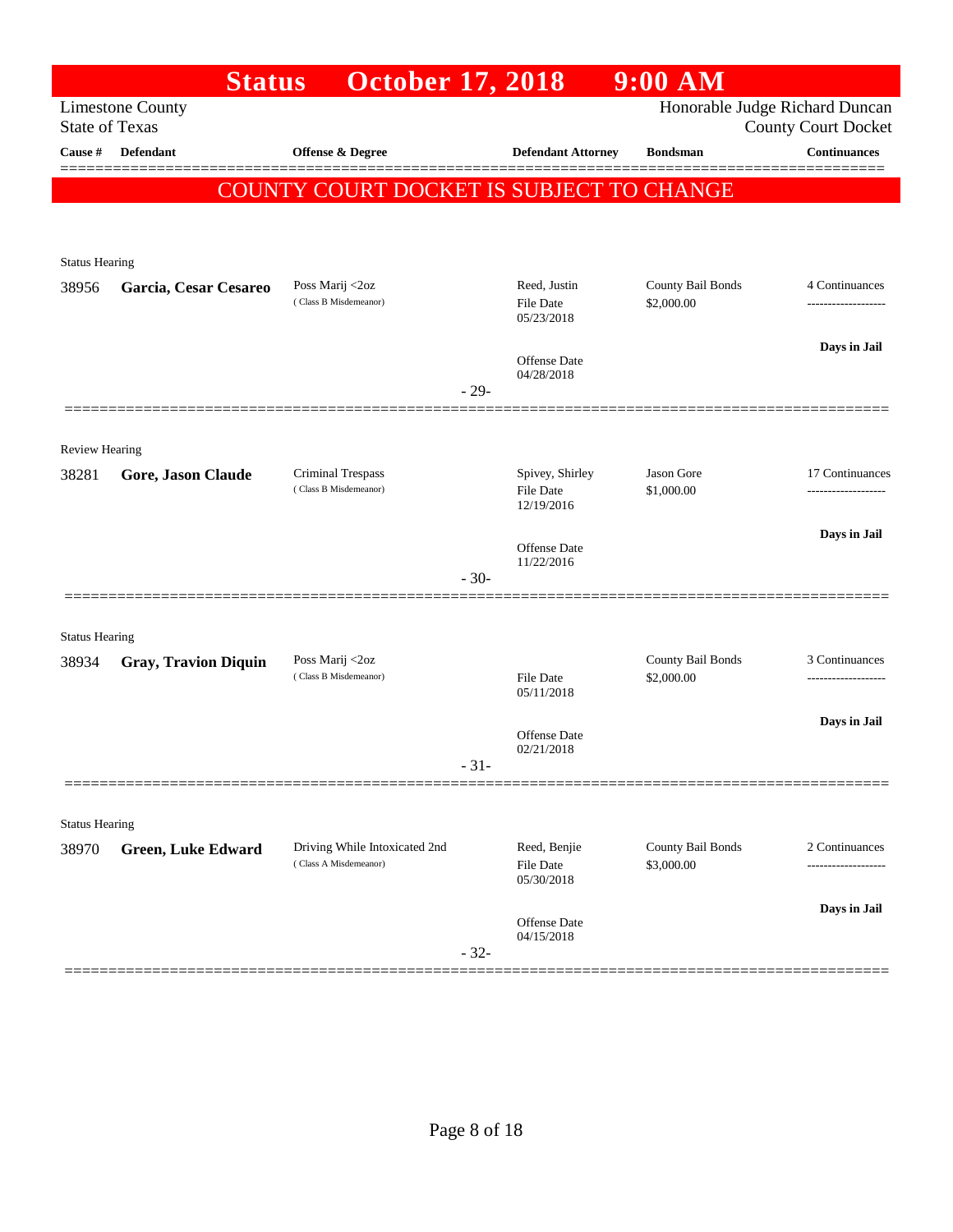|                       | <b>Status</b>                            | <b>October 17, 2018</b>                  |                                     | $9:00$ AM                   |                                                              |
|-----------------------|------------------------------------------|------------------------------------------|-------------------------------------|-----------------------------|--------------------------------------------------------------|
| <b>State of Texas</b> | <b>Limestone County</b>                  |                                          |                                     |                             | Honorable Judge Richard Duncan<br><b>County Court Docket</b> |
| Cause #               | <b>Defendant</b>                         | <b>Offense &amp; Degree</b>              | <b>Defendant Attorney</b>           | <b>Bondsman</b>             | Continuances                                                 |
|                       |                                          | COUNTY COURT DOCKET IS SUBJECT TO CHANGE |                                     |                             |                                                              |
|                       |                                          |                                          |                                     |                             |                                                              |
| <b>Status Hearing</b> |                                          |                                          |                                     |                             |                                                              |
| 38971                 | <b>Green, Luke Edward</b>                | Resist Arrest Search Or Transport        | Reed, Benjie                        | County Bail Bonds           | 2 Continuances                                               |
|                       |                                          | (Class A Misdemeanor)                    | <b>File Date</b><br>05/30/2018      | \$3,000.00                  | ------------------                                           |
|                       |                                          |                                          |                                     |                             | Days in Jail                                                 |
|                       |                                          |                                          | Offense Date<br>04/15/2016          |                             |                                                              |
|                       |                                          | $-33-$                                   |                                     |                             |                                                              |
| <b>Status Hearing</b> |                                          |                                          |                                     |                             |                                                              |
| 39050                 | Henderson, Keyanna                       | Poss Marij <2oz                          |                                     | County Bail Bonds           | 1 Continuances                                               |
|                       | <b>Ditrece Lahune</b>                    | (Class B Misdemeanor)                    | <b>File Date</b>                    | \$2,000.00                  |                                                              |
|                       |                                          |                                          | 08/21/2018                          |                             |                                                              |
|                       |                                          |                                          | Offense Date                        |                             | Days in Jail                                                 |
|                       |                                          | $-34-$                                   | 06/21/2018                          |                             |                                                              |
|                       |                                          |                                          |                                     |                             |                                                              |
| <b>Review Hearing</b> |                                          |                                          |                                     |                             |                                                              |
| 38843                 | Hill, Deanna Walker                      | Poss Marij <2oz<br>(Class B Misdemeanor) | Burkeen, Daniel<br><b>File Date</b> | Personal Bond<br>\$2,000.00 | 1 Continuances<br>.                                          |
|                       |                                          |                                          | 03/06/2018                          |                             |                                                              |
|                       |                                          |                                          | Offense Date                        |                             | Days in Jail                                                 |
|                       |                                          | $-35-$                                   | 12/21/2017                          |                             |                                                              |
|                       |                                          |                                          |                                     |                             |                                                              |
| <b>Status Hearing</b> |                                          |                                          |                                     |                             |                                                              |
| 39003                 | <b>Hudson, Deandre</b><br><b>Shocore</b> | Poss Marij <2oz                          | Reed, Justin                        | County Bail Bonds           | 2 Continuances                                               |
|                       |                                          | (Class B Misdemeanor)                    | <b>File Date</b><br>07/09/2018      | \$2,000.00                  |                                                              |
|                       |                                          |                                          | Offense Date                        |                             | Days in Jail                                                 |
|                       |                                          | $-36-$                                   | 05/28/2018                          |                             |                                                              |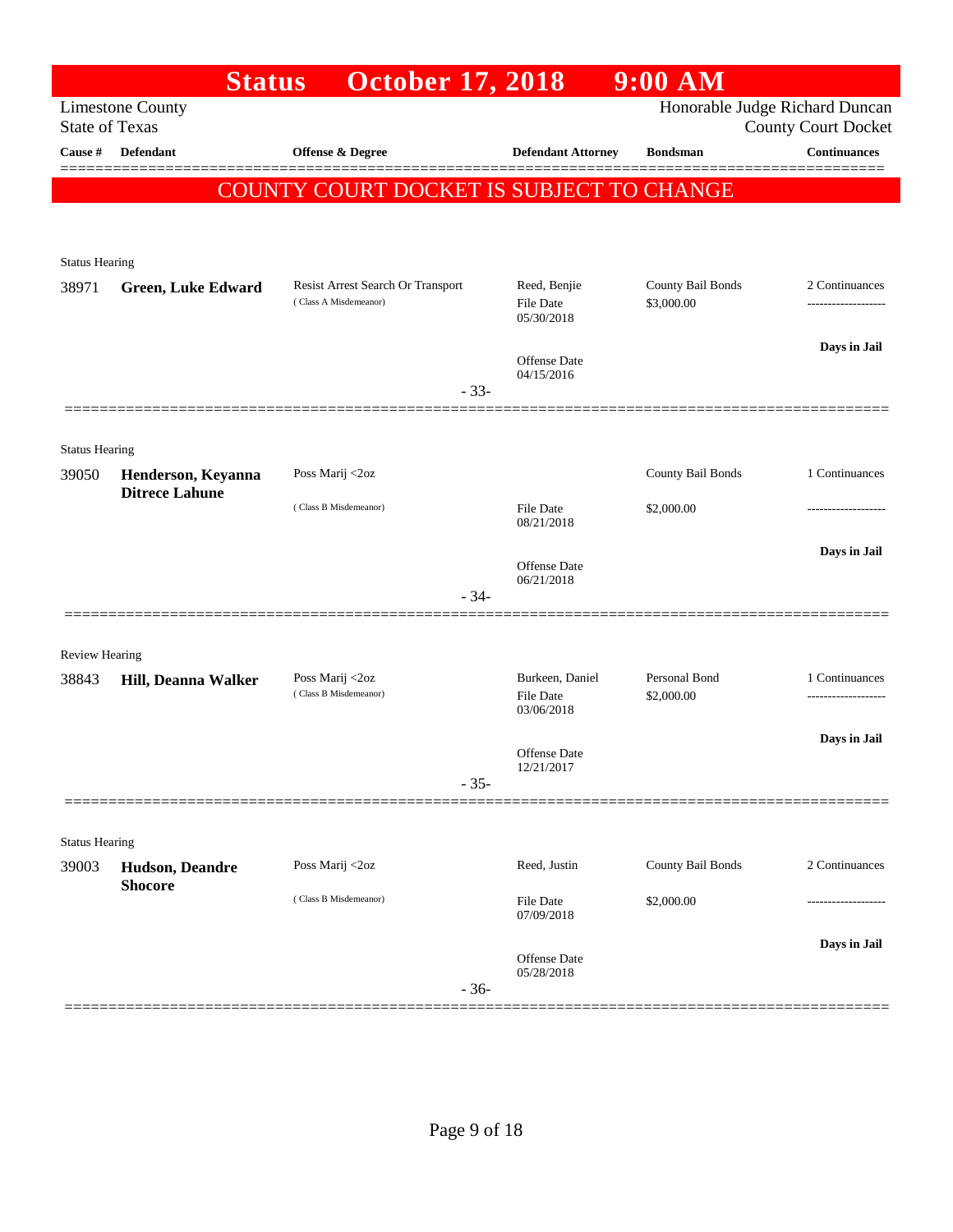|                       |                                           | <b>October 17, 2018</b><br><b>Status</b>          |                                | $9:00$ AM                      |                            |
|-----------------------|-------------------------------------------|---------------------------------------------------|--------------------------------|--------------------------------|----------------------------|
| <b>State of Texas</b> | <b>Limestone County</b>                   |                                                   |                                | Honorable Judge Richard Duncan | <b>County Court Docket</b> |
| Cause #               | <b>Defendant</b>                          | Offense & Degree                                  | <b>Defendant Attorney</b>      | <b>Bondsman</b>                | <b>Continuances</b>        |
|                       |                                           | COUNTY COURT DOCKET IS SUBJECT TO CHANGE          |                                |                                |                            |
|                       |                                           |                                                   |                                |                                |                            |
| <b>Status Hearing</b> |                                           |                                                   |                                |                                |                            |
| 39004                 | <b>Hudson</b> , Deandre<br><b>Shocore</b> | Unl Carrying Weapon                               | Reed, Justin                   | County Bail Bonds              | 2 Continuances             |
|                       |                                           | (Class A Misdemeanor)                             | <b>File Date</b><br>07/09/2018 | \$2,500.00                     |                            |
|                       |                                           |                                                   | Offense Date<br>05/28/2018     |                                | Days in Jail               |
|                       |                                           |                                                   | $-37-$                         |                                |                            |
| <b>Status Hearing</b> |                                           |                                                   |                                |                                |                            |
| 38922                 | Hutchison, Adam<br><b>Dontray</b>         | Driving W/Lic Inv W/Prev<br>Conv/Susp/W/O Fin Res | Wilson, Scott                  | County Bail Bonds              | 4 Continuances             |
|                       |                                           | (Class B Misdemeanor)                             | File Date<br>04/30/2018        | \$2,000.00                     |                            |
|                       |                                           |                                                   | Offense Date                   |                                | Days in Jail               |
|                       |                                           |                                                   | 03/19/2018<br>$-38-$           |                                |                            |
| <b>Status Hearing</b> |                                           |                                                   |                                |                                |                            |
| 38923                 | Hutchison, Adam<br><b>Dontray</b>         | Poss Marij <2oz                                   | Wilson, Scott                  | County Bail Bonds              | 4 Continuances             |
|                       |                                           | (Class B Misdemeanor)                             | File Date<br>04/30/2018        | \$2,000.00                     | ------------------         |
|                       |                                           |                                                   | Offense Date                   |                                | Days in Jail               |
|                       |                                           |                                                   | 03/19/2018<br>$-39-$           |                                |                            |
| <b>Status Hearing</b> |                                           |                                                   |                                |                                |                            |
| 39020                 | Jackson, James Ray,<br>Jr.                | Assault Causes Bodily Injury Family<br>Member     | Reed, Stephen M.               | Stephen Reed                   | 2 Continuances             |
|                       |                                           | (Class A Misdemeanor)                             | File Date<br>07/17/2018        | \$1,000.00                     |                            |
|                       |                                           |                                                   | Offense Date                   |                                | Days in Jail               |
|                       |                                           |                                                   | 06/14/2018<br>$-40-$           |                                |                            |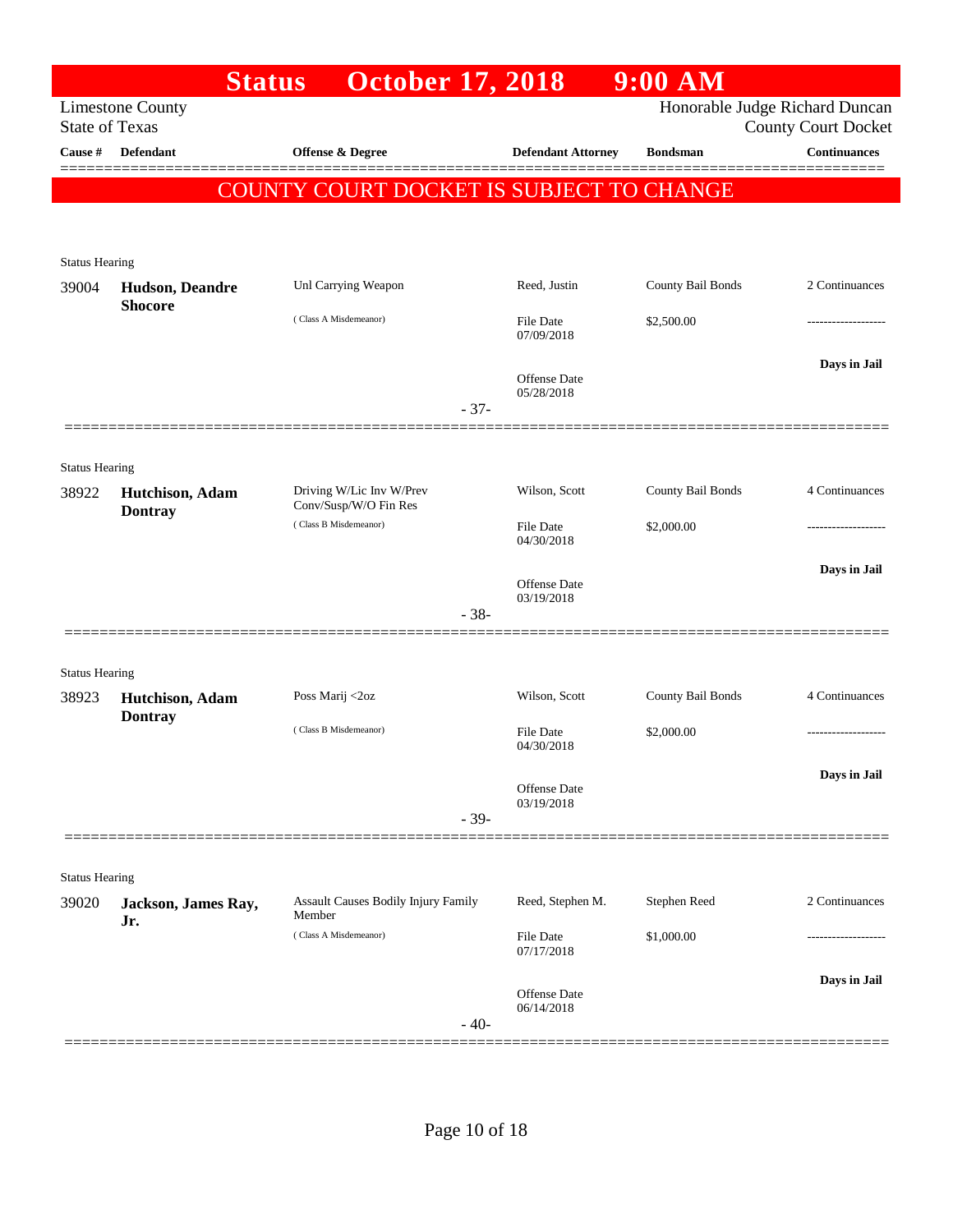|                       | <b>Status</b>                   | <b>October 17, 2018</b>                            |                                     | $9:00$ AM                       |                                                              |
|-----------------------|---------------------------------|----------------------------------------------------|-------------------------------------|---------------------------------|--------------------------------------------------------------|
| <b>State of Texas</b> | <b>Limestone County</b>         |                                                    |                                     |                                 | Honorable Judge Richard Duncan<br><b>County Court Docket</b> |
| Cause #               | <b>Defendant</b>                | <b>Offense &amp; Degree</b>                        | <b>Defendant Attorney</b>           | <b>Bondsman</b>                 | Continuances                                                 |
|                       |                                 | COUNTY COURT DOCKET IS SUBJECT TO CHANGE           |                                     |                                 |                                                              |
|                       |                                 |                                                    |                                     |                                 |                                                              |
| <b>Status Hearing</b> |                                 |                                                    |                                     |                                 |                                                              |
| 39093                 | James, Blandon                  | Assault Causes Bodily Injury Family                | Reed, Stephen M.                    |                                 | 1 Continuances                                               |
|                       | <b>Charles</b>                  | Member<br>(Class A Misdemeanor)                    | <b>File Date</b><br>09/24/2018      |                                 |                                                              |
|                       |                                 |                                                    |                                     |                                 | <b>86 Days in Jail</b>                                       |
|                       |                                 | $-41-$                                             | Offense Date<br>07/04/2018          |                                 |                                                              |
|                       |                                 |                                                    |                                     |                                 |                                                              |
| <b>Review Hearing</b> |                                 |                                                    |                                     |                                 |                                                              |
| 38976                 | <b>Jones, Clarence James</b>    | Assault Cause Bodily Inj.<br>(Class A Misdemeanor) | Burkeen, Daniel<br><b>File Date</b> |                                 | 1 Continuances                                               |
|                       |                                 |                                                    | 06/06/2018                          |                                 |                                                              |
|                       |                                 |                                                    | Offense Date                        |                                 | 142 Days in Jail                                             |
|                       |                                 | $-42-$                                             | 05/09/2018                          |                                 |                                                              |
|                       |                                 |                                                    |                                     |                                 |                                                              |
| Plea Hearing          |                                 |                                                    |                                     |                                 |                                                              |
| 38945                 | <b>McClendon, Terris</b><br>Lee | Poss Marij <2oz                                    | Reed, Justin                        | Reed, Justin                    | 4 Continuances                                               |
|                       |                                 | (Class B Misdemeanor)                              | <b>File Date</b><br>05/18/2018      | \$1,000.00                      |                                                              |
|                       |                                 |                                                    |                                     |                                 | Days in Jail                                                 |
|                       |                                 | $-43-$                                             | Offense Date<br>05/01/2018          |                                 |                                                              |
|                       |                                 |                                                    |                                     |                                 |                                                              |
| <b>Status Hearing</b> |                                 |                                                    |                                     |                                 |                                                              |
| 39035                 | McCoy, Jerome Shaun             | <b>Indecent Exposure</b><br>(Class B Misdemeanor)  | File Date                           | County Bail Bonds<br>\$7,500.00 | 1 Continuances                                               |
|                       |                                 |                                                    | 08/03/2018                          |                                 | -----------------                                            |
|                       |                                 |                                                    | Offense Date                        |                                 | Days in Jail                                                 |
|                       |                                 | $-44-$                                             | 07/03/2018                          |                                 |                                                              |
|                       |                                 |                                                    |                                     |                                 |                                                              |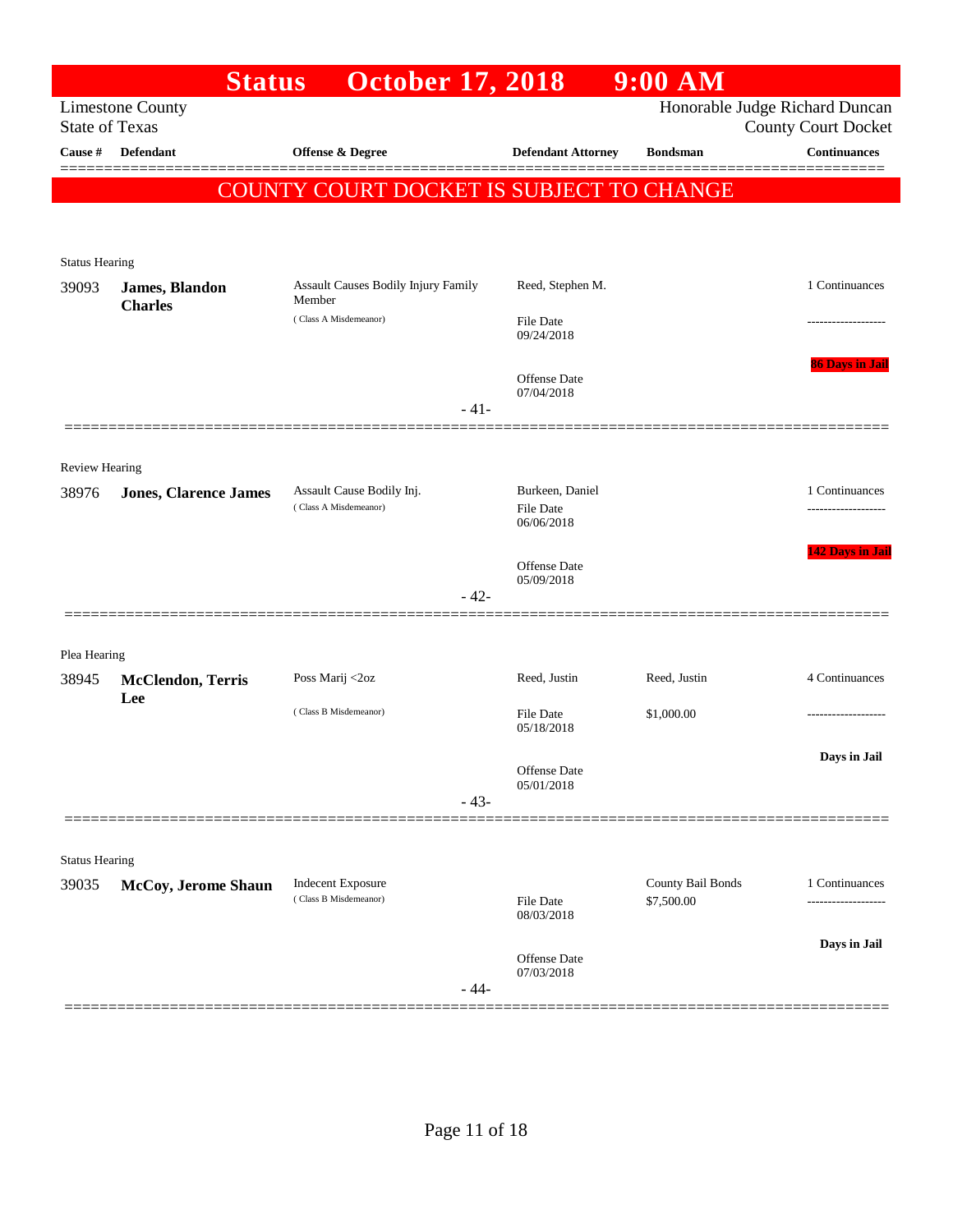|                                | <b>Status</b>                                    | <b>October 17, 2018</b>                                                    |                                | $9:00$ AM                      |                                                   |
|--------------------------------|--------------------------------------------------|----------------------------------------------------------------------------|--------------------------------|--------------------------------|---------------------------------------------------|
|                                | <b>Limestone County</b><br><b>State of Texas</b> |                                                                            |                                | Honorable Judge Richard Duncan |                                                   |
| Cause #                        | <b>Defendant</b>                                 | Offense & Degree                                                           | <b>Defendant Attorney</b>      | <b>Bondsman</b>                | <b>County Court Docket</b><br><b>Continuances</b> |
|                                |                                                  |                                                                            |                                |                                |                                                   |
|                                |                                                  | COUNTY COURT DOCKET IS SUBJECT TO CHANGE                                   |                                |                                |                                                   |
|                                |                                                  |                                                                            |                                |                                |                                                   |
| Plea Hearing                   |                                                  |                                                                            |                                |                                |                                                   |
| 39024                          | <b>McDonald</b> , Davina<br>Louise               | Driving While Intoxicated                                                  | Reed, Benjie                   | County Bail Bonds              | 2 Continuances                                    |
|                                |                                                  | (Class B Misdemeanor)                                                      | <b>File Date</b><br>07/17/2018 | \$2,000.00                     |                                                   |
|                                |                                                  |                                                                            |                                |                                | Days in Jail                                      |
|                                |                                                  |                                                                            | Offense Date<br>02/17/2018     |                                |                                                   |
|                                |                                                  | $-45-$                                                                     |                                |                                |                                                   |
|                                |                                                  |                                                                            |                                |                                |                                                   |
| <b>Status Hearing</b>          |                                                  |                                                                            |                                |                                |                                                   |
| 39030                          | McNeal, Lataydra<br>Monique                      | Assault Cause Bodily Inj.                                                  | Spivey, Shirley                | Freebird Bail Bonds            | 1 Continuances                                    |
|                                |                                                  | (Class A Misdemeanor)                                                      | <b>File Date</b><br>07/24/2018 | \$3,000.00                     |                                                   |
|                                |                                                  |                                                                            |                                |                                | Days in Jail                                      |
|                                |                                                  |                                                                            | Offense Date<br>06/04/2018     |                                |                                                   |
|                                |                                                  | $-46-$                                                                     |                                |                                |                                                   |
|                                | ================                                 |                                                                            |                                |                                |                                                   |
| <b>Status Hearing</b>          |                                                  |                                                                            |                                |                                |                                                   |
| 39032                          | <b>Moore, Tannon Lee</b>                         | Display Fictitious Motor Vehicle<br>Registration                           | Reed, Justin                   | Reed, Justin                   | 1 Continuances                                    |
|                                |                                                  | (Class B Misdemeanor)                                                      | File Date<br>08/03/2018        | \$2,000.00                     |                                                   |
|                                |                                                  |                                                                            |                                |                                | Days in Jail                                      |
|                                |                                                  |                                                                            | Offense Date<br>05/29/2018     |                                |                                                   |
|                                |                                                  | $-47-$                                                                     |                                |                                |                                                   |
|                                |                                                  |                                                                            |                                |                                |                                                   |
| <b>Status Hearing</b><br>39033 |                                                  |                                                                            | Reed, Justin                   | Reed, Justin                   | 1 Continuances                                    |
|                                | <b>Moore, Tannon Lee</b>                         | Driving W/Lic Inv W/Prev<br>Conv/Susp/W/O Fin Res<br>(Class B Misdemeanor) | File Date                      | \$2,000.00                     |                                                   |
|                                |                                                  |                                                                            | 08/03/2018                     |                                |                                                   |
|                                |                                                  |                                                                            | Offense Date                   |                                | Days in Jail                                      |
|                                |                                                  | $-48-$                                                                     | 05/29/2018                     |                                |                                                   |
|                                |                                                  |                                                                            |                                |                                |                                                   |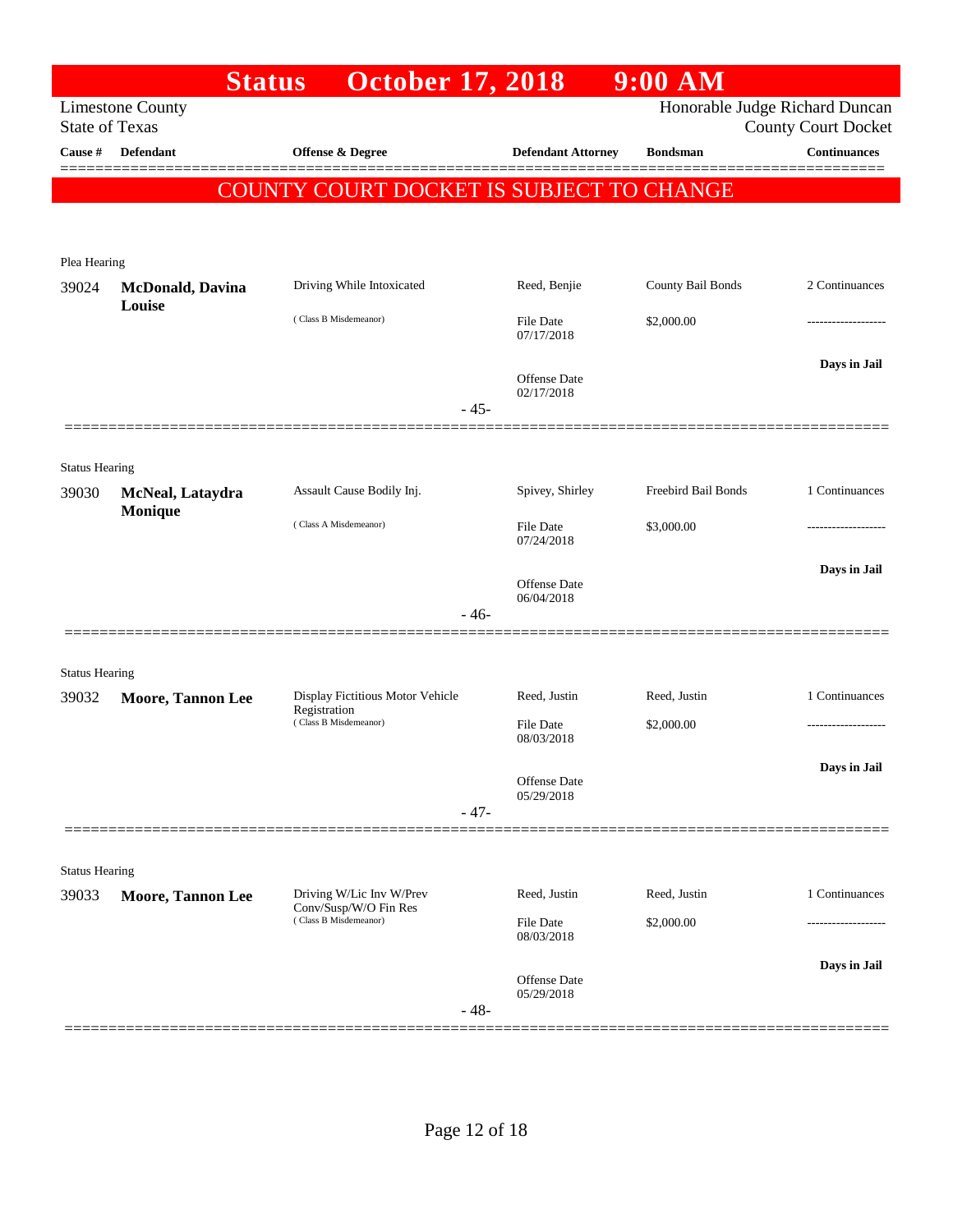|                       |                                         | <b>Status</b> | <b>October 17, 2018</b>                          |        |                                          | $9:00$ AM         |                                                              |
|-----------------------|-----------------------------------------|---------------|--------------------------------------------------|--------|------------------------------------------|-------------------|--------------------------------------------------------------|
| <b>State of Texas</b> | <b>Limestone County</b>                 |               |                                                  |        |                                          |                   | Honorable Judge Richard Duncan<br><b>County Court Docket</b> |
| <b>Cause</b> #        | Defendant                               |               | Offense & Degree                                 |        | <b>Defendant Attorney</b>                | <b>Bondsman</b>   | <b>Continuances</b>                                          |
|                       |                                         |               |                                                  |        | COUNTY COURT DOCKET IS SUBJECT TO CHANGE |                   |                                                              |
|                       |                                         |               |                                                  |        |                                          |                   |                                                              |
|                       |                                         |               |                                                  |        |                                          |                   |                                                              |
| <b>Status Hearing</b> |                                         |               |                                                  |        |                                          |                   |                                                              |
| 39073                 | <b>Mosely, Nickolas</b><br><b>Malik</b> |               | Criminal Trespass                                |        | Dahlenburg, Michael                      | County Bail Bonds | 1 Continuances                                               |
|                       |                                         |               | (Class B Misdemeanor)                            |        | <b>File Date</b>                         | \$1,000.00        |                                                              |
|                       |                                         |               |                                                  |        | 08/23/2018                               |                   |                                                              |
|                       |                                         |               |                                                  |        | Offense Date                             |                   | Days in Jail                                                 |
|                       |                                         |               |                                                  | - 49-  | 07/17/2018                               |                   |                                                              |
|                       |                                         |               |                                                  |        |                                          |                   |                                                              |
| <b>Status Hearing</b> |                                         |               |                                                  |        |                                          |                   |                                                              |
| 38803                 | Neason, Tristan                         |               | <b>Unlawful Restraint</b>                        |        | Martin, Chris E.                         | Personal Bond     | 3 Continuances                                               |
|                       | <b>Wayne</b>                            |               |                                                  |        |                                          |                   |                                                              |
|                       |                                         |               | (Class A Misdemeanor)                            |        | File Date<br>01/23/2018                  | \$3,000.00        |                                                              |
|                       |                                         |               |                                                  |        |                                          |                   | Days in Jail                                                 |
|                       |                                         |               |                                                  |        | Offense Date<br>01/07/2018               |                   |                                                              |
|                       |                                         |               |                                                  | $-50-$ |                                          |                   |                                                              |
|                       |                                         |               |                                                  |        |                                          |                   |                                                              |
| <b>Status Hearing</b> |                                         |               |                                                  |        |                                          |                   |                                                              |
| 38804                 | Neason, Tristan                         |               | Terroristic Threat Of Family/Household           |        | Martin, Chris E.                         | Personal Bond     | 3 Continuances                                               |
|                       | Wayne                                   |               | (Class A Misdemeanor)                            |        | <b>File Date</b>                         | \$3,000.00        |                                                              |
|                       |                                         |               |                                                  |        | 01/23/2018                               |                   |                                                              |
|                       |                                         |               |                                                  |        | Offense Date                             |                   | Days in Jail                                                 |
|                       |                                         |               |                                                  |        | 01/07/2018                               |                   |                                                              |
|                       |                                         |               |                                                  | $-51-$ |                                          |                   |                                                              |
|                       |                                         |               |                                                  |        |                                          |                   |                                                              |
| <b>Status Hearing</b> |                                         |               |                                                  |        |                                          |                   |                                                              |
| 39034                 | Newsom, Ian Lane                        |               | Duty On Striking Fixture/Hwy<br>Landscape>=\$200 |        | Sanders, Raymond L.                      | County Bail Bonds | 1 Continuances                                               |
|                       |                                         |               | (Class B Misdemeanor)                            |        | File Date<br>08/03/2018                  | \$2,500.00        |                                                              |
|                       |                                         |               |                                                  |        |                                          |                   | Days in Jail                                                 |
|                       |                                         |               |                                                  |        | Offense Date<br>06/02/2018               |                   |                                                              |
|                       |                                         |               |                                                  | $-52-$ |                                          |                   |                                                              |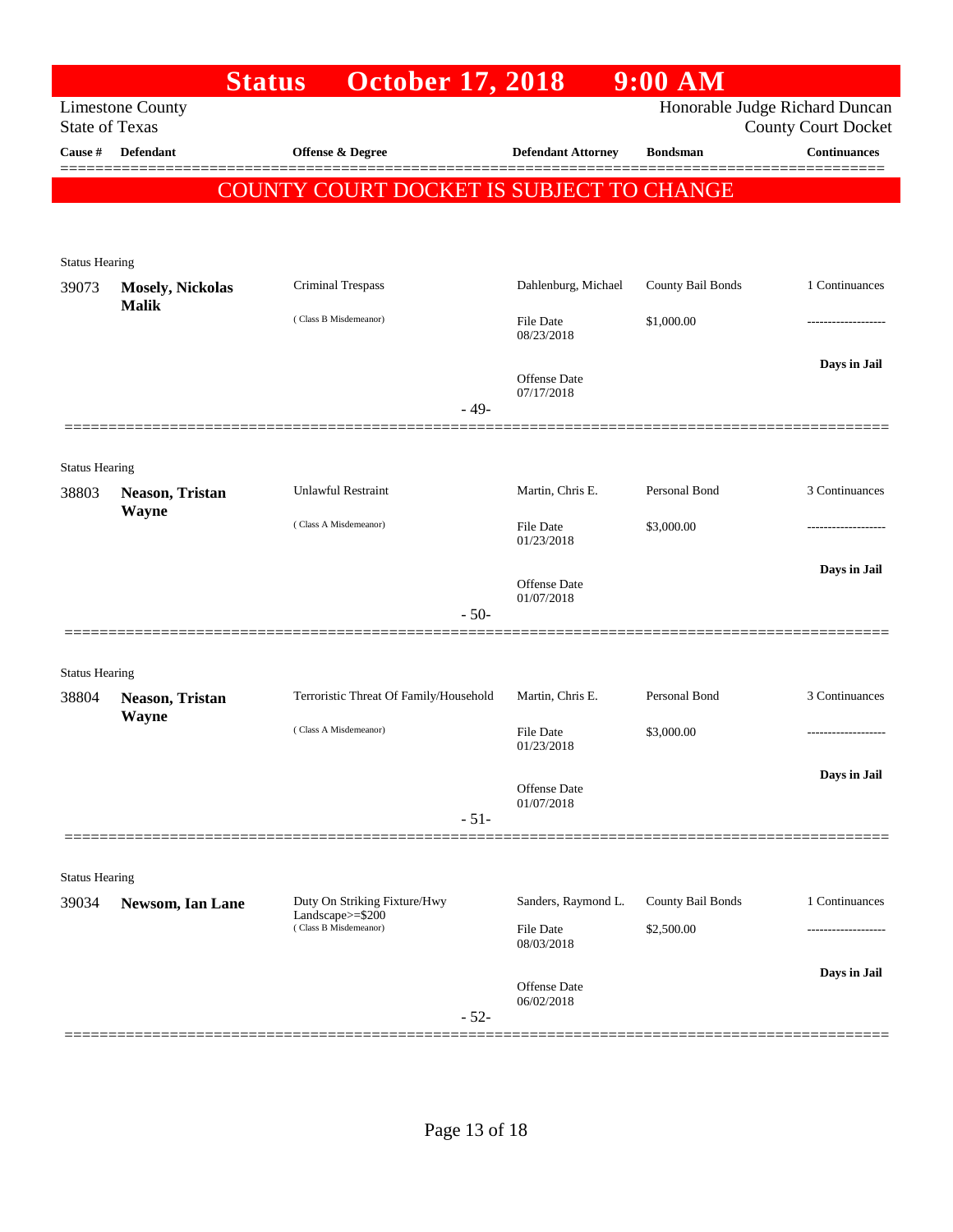|                       | <b>Status</b>           | <b>October 17, 2018</b>                           |        |                                   | $9:00$ AM                       |                                                              |
|-----------------------|-------------------------|---------------------------------------------------|--------|-----------------------------------|---------------------------------|--------------------------------------------------------------|
| <b>State of Texas</b> | <b>Limestone County</b> |                                                   |        |                                   |                                 | Honorable Judge Richard Duncan<br><b>County Court Docket</b> |
| Cause #               | <b>Defendant</b>        | <b>Offense &amp; Degree</b>                       |        | <b>Defendant Attorney</b>         | <b>Bondsman</b>                 | <b>Continuances</b>                                          |
|                       |                         |                                                   |        |                                   |                                 |                                                              |
|                       |                         | COUNTY COURT DOCKET IS SUBJECT TO CHANGE          |        |                                   |                                 |                                                              |
|                       |                         |                                                   |        |                                   |                                 |                                                              |
| <b>Status Hearing</b> |                         |                                                   |        |                                   |                                 |                                                              |
| 38983                 | Nino, Maricruz          | Poss Marij <2oz<br>(Class B Misdemeanor)          |        | <b>File Date</b>                  | County Bail Bonds<br>\$2,000.00 | 3 Continuances                                               |
|                       |                         |                                                   |        | 06/08/2018                        |                                 |                                                              |
|                       |                         |                                                   |        | <b>Offense Date</b>               |                                 | Days in Jail                                                 |
|                       |                         |                                                   | $-53-$ | 04/17/2018                        |                                 |                                                              |
|                       |                         |                                                   |        |                                   |                                 |                                                              |
| <b>Review Hearing</b> |                         |                                                   |        |                                   |                                 |                                                              |
| 38502                 | Perales, Luis Antonio   | Driving W/Lic Inv W/Prev                          |        | Reed, Justin                      | Reed, Justin                    | 6 Continuances                                               |
|                       |                         | Conv/Susp/W/O Fin Res<br>(Class B Misdemeanor)    |        | <b>File Date</b>                  | \$2,000.00                      |                                                              |
|                       |                         |                                                   |        | 05/17/2017                        |                                 |                                                              |
|                       |                         |                                                   |        | Offense Date                      |                                 | Days in Jail                                                 |
|                       |                         |                                                   | $-54-$ | 04/19/2017                        |                                 |                                                              |
|                       |                         |                                                   |        |                                   |                                 |                                                              |
| <b>Review Hearing</b> |                         |                                                   |        |                                   |                                 |                                                              |
| 38140                 | Perkins, Anna Sharp     | Driving W/Lic Inv W/Prev<br>Conv/Susp/W/O Fin Res |        | Reed, Benjie                      |                                 | 22 Continuances                                              |
|                       |                         | (Class B Misdemeanor)                             |        | <b>File Date</b><br>08/23/2016    |                                 | -------------------                                          |
|                       |                         |                                                   |        |                                   |                                 | Days in Jail                                                 |
|                       |                         |                                                   |        | <b>Offense Date</b><br>10/13/2015 |                                 |                                                              |
|                       |                         |                                                   | $-55-$ |                                   |                                 |                                                              |
|                       |                         |                                                   |        |                                   |                                 |                                                              |
| <b>Status Hearing</b> |                         |                                                   |        |                                   |                                 |                                                              |
| 38936                 | Ray, Ja'cobrien Malik   | Poss Marij <2oz<br>(Class B Misdemeanor)          |        | Reed, Benjie<br>File Date         | Reed, Benjie<br>\$2,000.00      | 4 Continuances                                               |
|                       |                         |                                                   |        | 05/11/2018                        |                                 |                                                              |
|                       |                         |                                                   |        | Offense Date                      |                                 | Days in Jail                                                 |
|                       |                         |                                                   | $-56-$ | 04/19/2018                        |                                 |                                                              |
|                       |                         |                                                   |        |                                   |                                 |                                                              |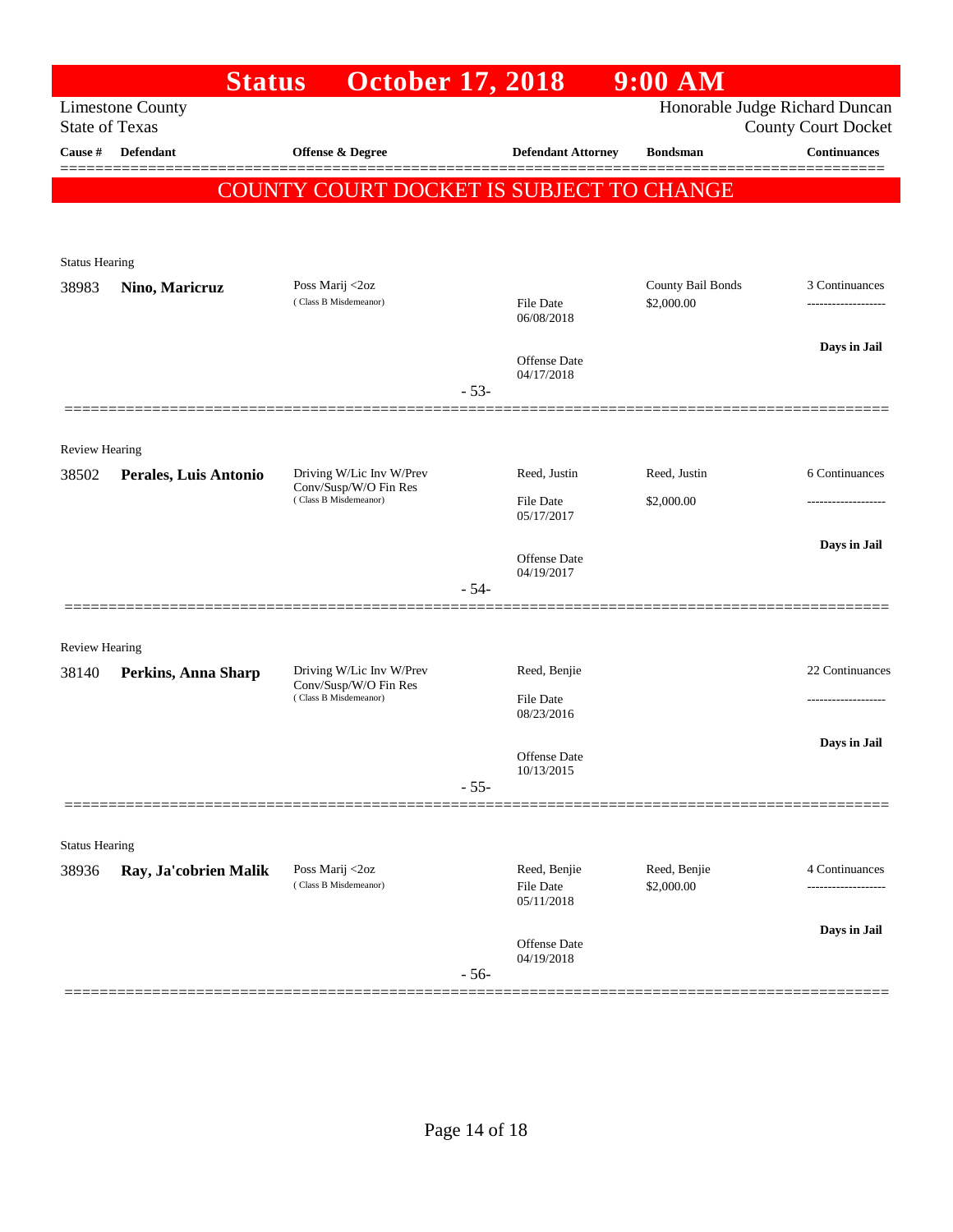|                                         | <b>Status</b>           | <b>October 17, 2018</b>                            |                                   | $9:00$ AM                       |                                            |
|-----------------------------------------|-------------------------|----------------------------------------------------|-----------------------------------|---------------------------------|--------------------------------------------|
|                                         | <b>Limestone County</b> |                                                    |                                   |                                 | Honorable Judge Richard Duncan             |
| <b>State of Texas</b><br><b>Cause</b> # | <b>Defendant</b>        | Offense & Degree                                   | <b>Defendant Attorney</b>         | <b>Bondsman</b>                 | <b>County Court Docket</b><br>Continuances |
|                                         |                         |                                                    |                                   |                                 |                                            |
|                                         |                         | <b>COUNTY COURT DOCKET IS SUBJECT TO CHANGE</b>    |                                   |                                 |                                            |
|                                         |                         |                                                    |                                   |                                 |                                            |
| <b>Status Hearing</b>                   |                         |                                                    |                                   |                                 |                                            |
| 39051                                   | Ray, Ja'cobrien Malik   | Poss Marij <2oz                                    | Reed, Benjie                      | Reed, Benjie                    | 1 Continuances                             |
|                                         |                         | (Class B Misdemeanor)                              | File Date<br>08/21/2018           | \$2,500.00                      |                                            |
|                                         |                         |                                                    |                                   |                                 | Days in Jail                               |
|                                         |                         |                                                    | <b>Offense Date</b><br>06/26/2018 |                                 |                                            |
|                                         |                         |                                                    | $-57-$                            |                                 |                                            |
|                                         |                         |                                                    |                                   |                                 |                                            |
| <b>Status Hearing</b>                   |                         |                                                    |                                   |                                 |                                            |
| 39023                                   | Ray, Travoy Lamont      | Driving While Intoxicated<br>(Class B Misdemeanor) | Sanders, Raymond L.<br>File Date  | County Bail Bonds<br>\$3,000.00 | 2 Continuances                             |
|                                         |                         |                                                    | 07/17/2018                        |                                 |                                            |
|                                         |                         |                                                    | <b>Offense Date</b>               |                                 | Days in Jail                               |
|                                         |                         |                                                    | 04/19/2017<br>$-58-$              |                                 |                                            |
|                                         |                         |                                                    |                                   |                                 |                                            |
| <b>Status Hearing</b>                   |                         |                                                    |                                   |                                 |                                            |
| 39054                                   | Reeves, Gary Wayne,     | Theft Prop <\$100 W/Prev Convic                    |                                   | County Bail Bonds               | 1 Continuances                             |
|                                         | Jr.                     | (Class B Misdemeanor)                              | <b>File Date</b>                  | \$3,000.00                      |                                            |
|                                         |                         |                                                    | 08/21/2018                        |                                 |                                            |
|                                         |                         |                                                    | <b>Offense Date</b>               |                                 | Days in Jail                               |
|                                         |                         |                                                    | 06/10/2018<br>$-59-$              |                                 |                                            |
|                                         |                         |                                                    |                                   |                                 |                                            |
|                                         |                         |                                                    |                                   |                                 |                                            |
| <b>Status Hearing</b><br>38856          | Reyes, Rosario Renea    | Driving While Intoxicated                          | Reed, Benjie                      | County Bail Bonds               | 6 Continuances                             |
|                                         |                         | (Class B Misdemeanor)                              | File Date                         | \$2,000.00                      | .                                          |
|                                         |                         |                                                    | 03/12/2018                        |                                 |                                            |
|                                         |                         |                                                    | Offense Date                      |                                 | Days in Jail                               |
|                                         |                         |                                                    | 02/18/2018<br>$-60-$              |                                 |                                            |
|                                         |                         |                                                    |                                   |                                 |                                            |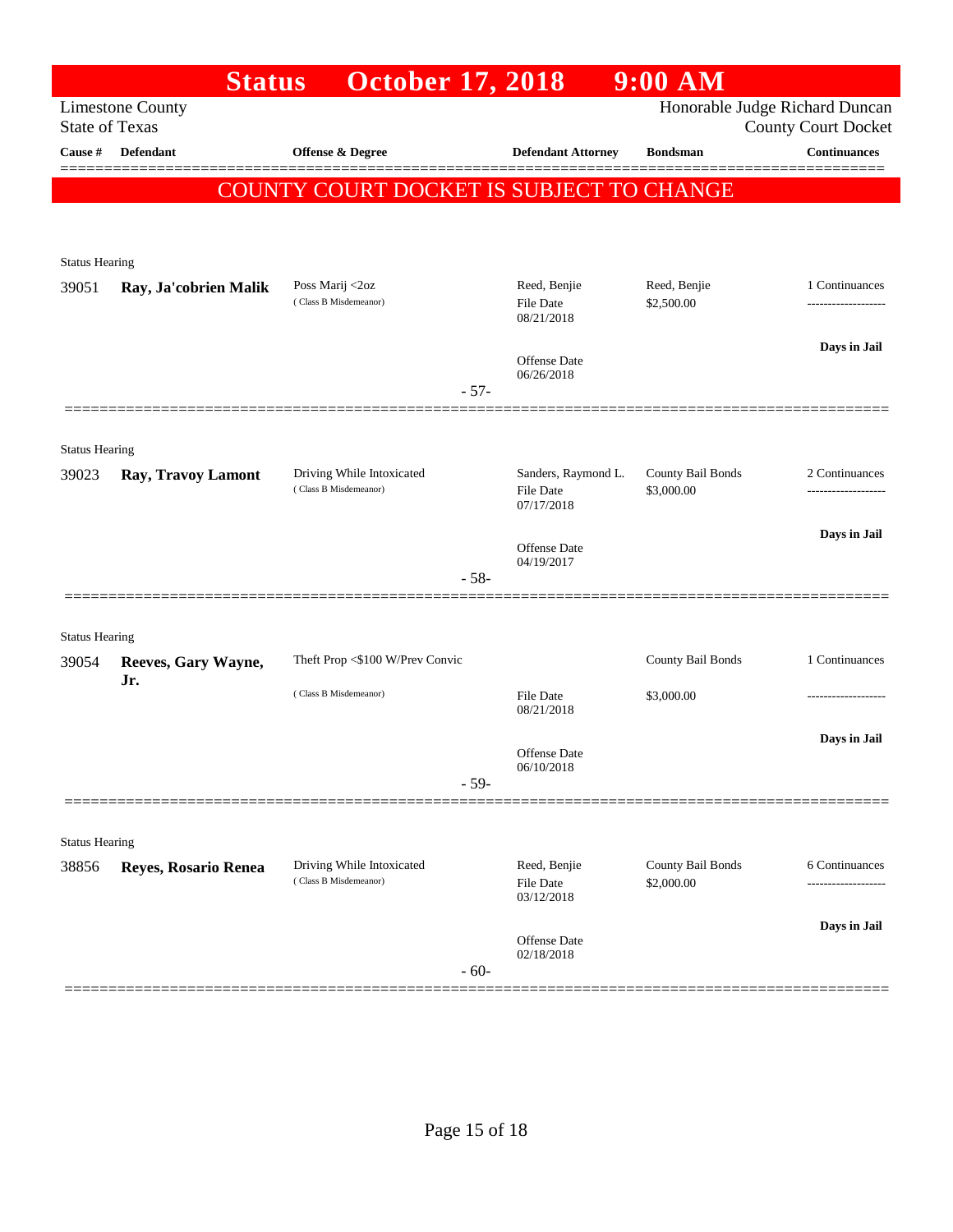|                                  | <b>Status</b>                                 | <b>October 17, 2018</b>                         |                                   | $9:00$ AM           |                                                   |
|----------------------------------|-----------------------------------------------|-------------------------------------------------|-----------------------------------|---------------------|---------------------------------------------------|
|                                  | <b>Limestone County</b>                       |                                                 |                                   |                     | Honorable Judge Richard Duncan                    |
| <b>State of Texas</b><br>Cause # | <b>Defendant</b>                              | Offense & Degree                                | <b>Defendant Attorney</b>         | <b>Bondsman</b>     | <b>County Court Docket</b><br><b>Continuances</b> |
|                                  |                                               |                                                 |                                   |                     |                                                   |
|                                  |                                               | <b>COUNTY COURT DOCKET IS SUBJECT TO CHANGE</b> |                                   |                     |                                                   |
|                                  |                                               |                                                 |                                   |                     |                                                   |
| <b>Review Hearing</b>            |                                               |                                                 |                                   |                     |                                                   |
| 38153                            | Rodriguez, Paula Lynn                         | Resist Arrest Search Or Transport               | Dahlenburg, Michael               |                     | 2 Continuances                                    |
|                                  |                                               | (Class A Misdemeanor)                           | File Date<br>08/24/2016           |                     |                                                   |
|                                  |                                               |                                                 |                                   |                     | Days in Jail                                      |
|                                  |                                               |                                                 | Offense Date<br>08/14/2016        |                     |                                                   |
|                                  |                                               | $-61-$                                          |                                   |                     |                                                   |
|                                  |                                               |                                                 |                                   |                     |                                                   |
| <b>Status Hearing</b><br>38873   |                                               | Assault Cause Bodily Inj.                       | Reed, Justin                      | Reed, Justin        | 5 Continuances                                    |
|                                  | <b>Rossmoine, Nathaniel</b><br><b>Emerson</b> |                                                 |                                   |                     |                                                   |
|                                  |                                               | (Class A Misdemeanor)                           | <b>File Date</b><br>04/10/2018    | \$3,000.00          |                                                   |
|                                  |                                               |                                                 |                                   |                     | Days in Jail                                      |
|                                  |                                               |                                                 | <b>Offense Date</b><br>03/01/2018 |                     |                                                   |
|                                  |                                               | $-62-$                                          |                                   |                     |                                                   |
|                                  |                                               |                                                 |                                   |                     |                                                   |
| <b>Status Hearing</b><br>38984   | Scott, Nakia Lasalle,                         | Poss Marij <2oz                                 | Reed, Justin                      | Reed, Benjie        | 3 Continuances                                    |
|                                  | Jr.                                           | (Class B Misdemeanor)                           | File Date                         | \$2,000.00          | ----------------                                  |
|                                  |                                               |                                                 | 06/08/2018                        |                     |                                                   |
|                                  |                                               |                                                 | Offense Date                      |                     | Days in Jail                                      |
|                                  |                                               | $-63-$                                          | 04/21/2018                        |                     |                                                   |
|                                  |                                               |                                                 |                                   |                     |                                                   |
| <b>Status Hearing</b>            |                                               |                                                 |                                   |                     |                                                   |
| 39074                            | Shelburne, Brian                              | Poss Dangerous Drug                             | Tate, Greg                        | Freebird Bail Bonds | 1 Continuances                                    |
|                                  | <b>James</b>                                  | (Class A Misdemeanor)                           | File Date                         | \$3,000.00          |                                                   |
|                                  |                                               |                                                 | 08/23/2018                        |                     |                                                   |
|                                  |                                               |                                                 | <b>Offense Date</b>               |                     | Days in Jail                                      |
|                                  |                                               | $-64-$                                          | 07/29/2018                        |                     |                                                   |
|                                  |                                               |                                                 |                                   |                     |                                                   |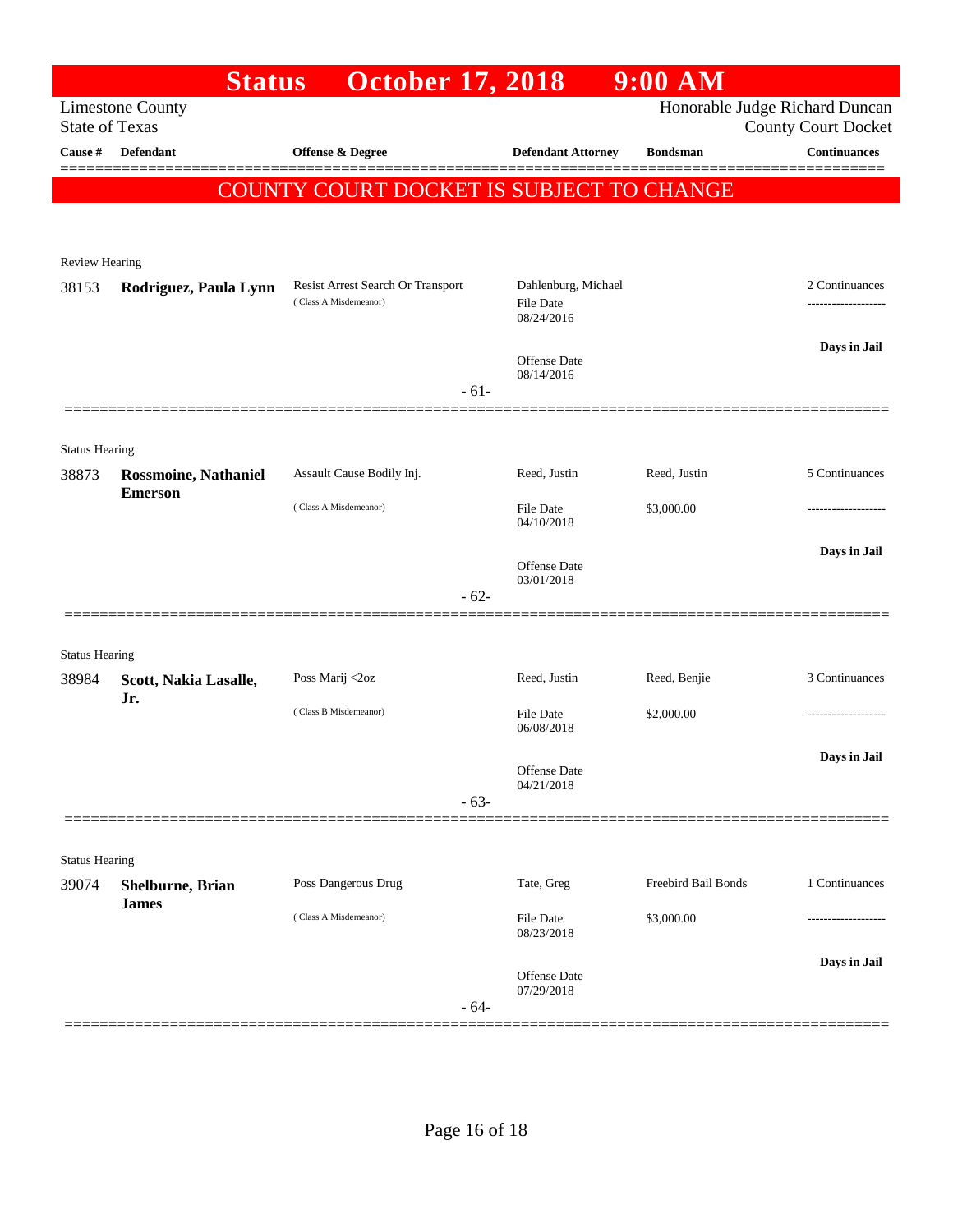| Honorable Judge Richard Duncan<br><b>Limestone County</b><br><b>State of Texas</b><br><b>County Court Docket</b><br><b>Continuances</b><br><b>Defendant</b><br><b>Offense &amp; Degree</b><br><b>Defendant Attorney</b><br><b>Bondsman</b><br>COUNTY COURT DOCKET IS SUBJECT TO CHANGE<br><b>Status Hearing</b><br>Occupational License<br>Reed, Bobby<br>County Bail Bonds<br>4 Continuances<br>38916<br>Smith, Lovo, Jr.<br>(Class B Misdemeanor)<br>\$2,000.00<br><b>File Date</b><br>------------------<br>04/30/2018<br>Days in Jail<br><b>Offense Date</b><br>03/15/2018<br>$-65-$<br>Theft By Check<br>Theft Prop >=\$100<\$750<br>Reed, Benjie<br>12 Continuances<br>38488<br>Smith, Tawakani<br>(Class B Misdemeanor)<br><b>File Date</b><br>05/09/2017<br><b>9 Days in Jail</b><br>Offense Date<br>06/28/2016<br>$-66-$<br><b>Status Hearing</b><br>Fail To Identify Fugitive Intent Give<br>5 Continuances<br>Reed, Benjie<br>Reed, Benjie<br>38837<br>Smith, Tawakani<br>False Info<br>(Class A Misdemeanor)<br><b>File Date</b><br>\$3,000.00<br>.<br>02/23/2018<br><b>9 Days in Jail</b><br>Offense Date<br>02/14/2018<br>$-67-$<br><b>Status Hearing</b><br>Reed, Benjie<br>County Bail Bonds<br>Poss Marij <2oz<br>5 Continuances<br>38836<br><b>Story, Wesley Walker</b><br>(Class B Misdemeanor)<br>File Date<br>\$2,000.00<br>02/22/2018<br>Days in Jail<br>Offense Date<br>11/14/2017<br>$-68-$ |         | <b>Status</b> | <b>October 17, 2018</b> |  | $9:00$ AM |  |
|---------------------------------------------------------------------------------------------------------------------------------------------------------------------------------------------------------------------------------------------------------------------------------------------------------------------------------------------------------------------------------------------------------------------------------------------------------------------------------------------------------------------------------------------------------------------------------------------------------------------------------------------------------------------------------------------------------------------------------------------------------------------------------------------------------------------------------------------------------------------------------------------------------------------------------------------------------------------------------------------------------------------------------------------------------------------------------------------------------------------------------------------------------------------------------------------------------------------------------------------------------------------------------------------------------------------------------------------------------------------------------------------------------------------|---------|---------------|-------------------------|--|-----------|--|
|                                                                                                                                                                                                                                                                                                                                                                                                                                                                                                                                                                                                                                                                                                                                                                                                                                                                                                                                                                                                                                                                                                                                                                                                                                                                                                                                                                                                                     |         |               |                         |  |           |  |
|                                                                                                                                                                                                                                                                                                                                                                                                                                                                                                                                                                                                                                                                                                                                                                                                                                                                                                                                                                                                                                                                                                                                                                                                                                                                                                                                                                                                                     | Cause # |               |                         |  |           |  |
|                                                                                                                                                                                                                                                                                                                                                                                                                                                                                                                                                                                                                                                                                                                                                                                                                                                                                                                                                                                                                                                                                                                                                                                                                                                                                                                                                                                                                     |         |               |                         |  |           |  |
|                                                                                                                                                                                                                                                                                                                                                                                                                                                                                                                                                                                                                                                                                                                                                                                                                                                                                                                                                                                                                                                                                                                                                                                                                                                                                                                                                                                                                     |         |               |                         |  |           |  |
|                                                                                                                                                                                                                                                                                                                                                                                                                                                                                                                                                                                                                                                                                                                                                                                                                                                                                                                                                                                                                                                                                                                                                                                                                                                                                                                                                                                                                     |         |               |                         |  |           |  |
|                                                                                                                                                                                                                                                                                                                                                                                                                                                                                                                                                                                                                                                                                                                                                                                                                                                                                                                                                                                                                                                                                                                                                                                                                                                                                                                                                                                                                     |         |               |                         |  |           |  |
|                                                                                                                                                                                                                                                                                                                                                                                                                                                                                                                                                                                                                                                                                                                                                                                                                                                                                                                                                                                                                                                                                                                                                                                                                                                                                                                                                                                                                     |         |               |                         |  |           |  |
|                                                                                                                                                                                                                                                                                                                                                                                                                                                                                                                                                                                                                                                                                                                                                                                                                                                                                                                                                                                                                                                                                                                                                                                                                                                                                                                                                                                                                     |         |               |                         |  |           |  |
|                                                                                                                                                                                                                                                                                                                                                                                                                                                                                                                                                                                                                                                                                                                                                                                                                                                                                                                                                                                                                                                                                                                                                                                                                                                                                                                                                                                                                     |         |               |                         |  |           |  |
|                                                                                                                                                                                                                                                                                                                                                                                                                                                                                                                                                                                                                                                                                                                                                                                                                                                                                                                                                                                                                                                                                                                                                                                                                                                                                                                                                                                                                     |         |               |                         |  |           |  |
|                                                                                                                                                                                                                                                                                                                                                                                                                                                                                                                                                                                                                                                                                                                                                                                                                                                                                                                                                                                                                                                                                                                                                                                                                                                                                                                                                                                                                     |         |               |                         |  |           |  |
|                                                                                                                                                                                                                                                                                                                                                                                                                                                                                                                                                                                                                                                                                                                                                                                                                                                                                                                                                                                                                                                                                                                                                                                                                                                                                                                                                                                                                     |         |               |                         |  |           |  |
|                                                                                                                                                                                                                                                                                                                                                                                                                                                                                                                                                                                                                                                                                                                                                                                                                                                                                                                                                                                                                                                                                                                                                                                                                                                                                                                                                                                                                     |         |               |                         |  |           |  |
|                                                                                                                                                                                                                                                                                                                                                                                                                                                                                                                                                                                                                                                                                                                                                                                                                                                                                                                                                                                                                                                                                                                                                                                                                                                                                                                                                                                                                     |         |               |                         |  |           |  |
|                                                                                                                                                                                                                                                                                                                                                                                                                                                                                                                                                                                                                                                                                                                                                                                                                                                                                                                                                                                                                                                                                                                                                                                                                                                                                                                                                                                                                     |         |               |                         |  |           |  |
|                                                                                                                                                                                                                                                                                                                                                                                                                                                                                                                                                                                                                                                                                                                                                                                                                                                                                                                                                                                                                                                                                                                                                                                                                                                                                                                                                                                                                     |         |               |                         |  |           |  |
|                                                                                                                                                                                                                                                                                                                                                                                                                                                                                                                                                                                                                                                                                                                                                                                                                                                                                                                                                                                                                                                                                                                                                                                                                                                                                                                                                                                                                     |         |               |                         |  |           |  |
|                                                                                                                                                                                                                                                                                                                                                                                                                                                                                                                                                                                                                                                                                                                                                                                                                                                                                                                                                                                                                                                                                                                                                                                                                                                                                                                                                                                                                     |         |               |                         |  |           |  |
|                                                                                                                                                                                                                                                                                                                                                                                                                                                                                                                                                                                                                                                                                                                                                                                                                                                                                                                                                                                                                                                                                                                                                                                                                                                                                                                                                                                                                     |         |               |                         |  |           |  |
|                                                                                                                                                                                                                                                                                                                                                                                                                                                                                                                                                                                                                                                                                                                                                                                                                                                                                                                                                                                                                                                                                                                                                                                                                                                                                                                                                                                                                     |         |               |                         |  |           |  |
|                                                                                                                                                                                                                                                                                                                                                                                                                                                                                                                                                                                                                                                                                                                                                                                                                                                                                                                                                                                                                                                                                                                                                                                                                                                                                                                                                                                                                     |         |               |                         |  |           |  |
|                                                                                                                                                                                                                                                                                                                                                                                                                                                                                                                                                                                                                                                                                                                                                                                                                                                                                                                                                                                                                                                                                                                                                                                                                                                                                                                                                                                                                     |         |               |                         |  |           |  |
|                                                                                                                                                                                                                                                                                                                                                                                                                                                                                                                                                                                                                                                                                                                                                                                                                                                                                                                                                                                                                                                                                                                                                                                                                                                                                                                                                                                                                     |         |               |                         |  |           |  |
|                                                                                                                                                                                                                                                                                                                                                                                                                                                                                                                                                                                                                                                                                                                                                                                                                                                                                                                                                                                                                                                                                                                                                                                                                                                                                                                                                                                                                     |         |               |                         |  |           |  |
|                                                                                                                                                                                                                                                                                                                                                                                                                                                                                                                                                                                                                                                                                                                                                                                                                                                                                                                                                                                                                                                                                                                                                                                                                                                                                                                                                                                                                     |         |               |                         |  |           |  |
|                                                                                                                                                                                                                                                                                                                                                                                                                                                                                                                                                                                                                                                                                                                                                                                                                                                                                                                                                                                                                                                                                                                                                                                                                                                                                                                                                                                                                     |         |               |                         |  |           |  |
|                                                                                                                                                                                                                                                                                                                                                                                                                                                                                                                                                                                                                                                                                                                                                                                                                                                                                                                                                                                                                                                                                                                                                                                                                                                                                                                                                                                                                     |         |               |                         |  |           |  |